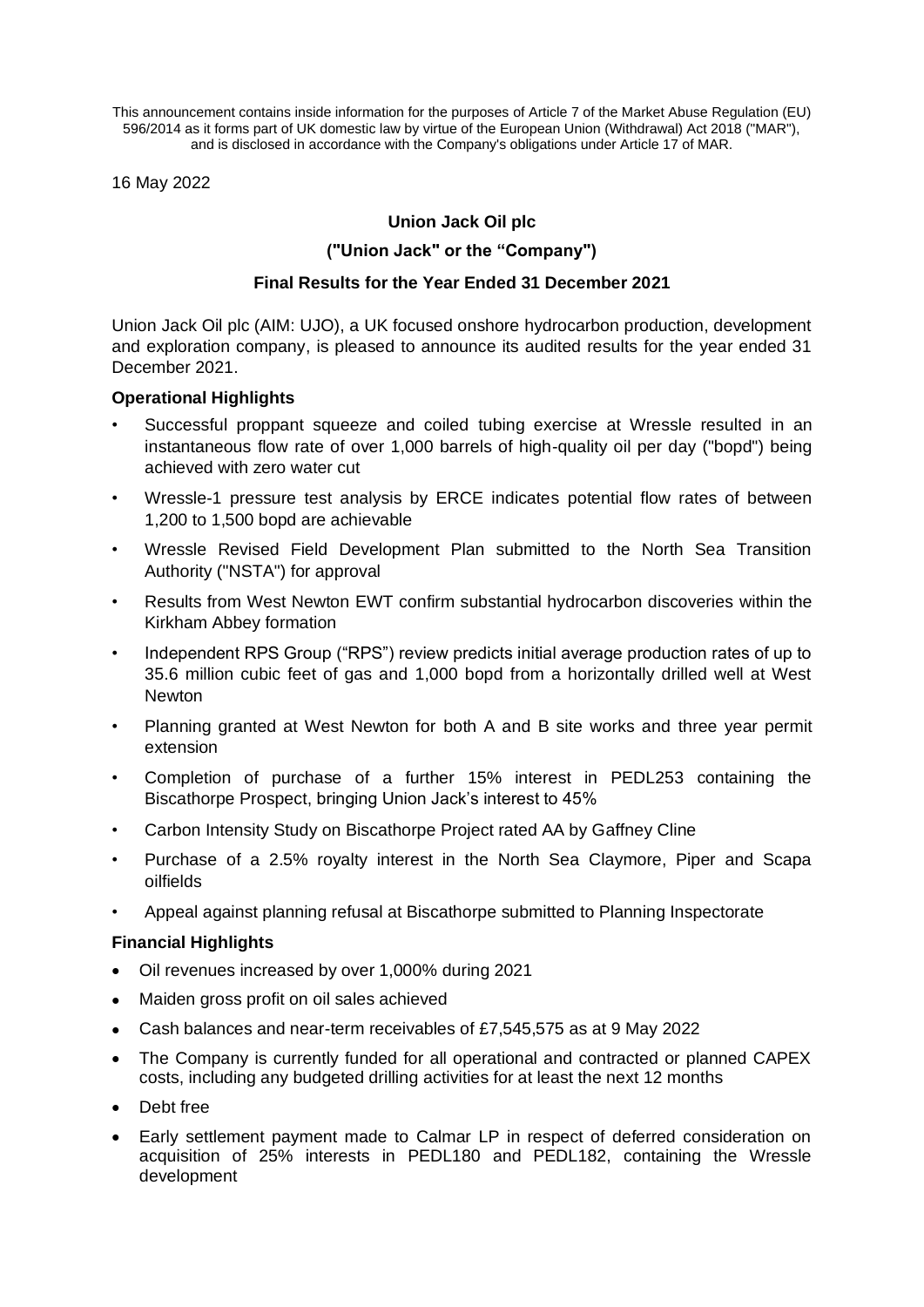- Company solicitors progressing legal work on Capital Reduction to enable the Company to execute a share-buy-back programme or dividend payment. Appropriate resolutions relating to this are included in the Notice of Annual General Meeting for shareholders to consider within the Annual Report
- The Company's AGM will be held at 11.00 a.m. on 23 June 2022, at the offices of Osborne Clarke, 2 Temple Back East, Temple Quay, Bristol, BS1 6EG

## **David Bramhill, Executive Chairman, commented:**

"My confidence in Union Jack's future remains highly positive.

"During 2021 and to date, the Company has advanced a number of its key projects, especially at Wressle which, as stated earlier, have been transformational financially with substantial revenues and indications that the Wressle journey has only just commenced.

"The latest results at West Newton are highly encouraging regarding the prospects of the significant hydrocarbon discoveries made to date and their development potential, following an extensive testing and investigative programme conducted on both sides of the Atlantic by industry leading geological and geochemical consultancies.

"I remain confident that future news arising from our well-balanced portfolio containing relevant components of production, development, appraisal and exploration will continue to vindicate the Board's unflinching optimism in respect of our Company's focused strategy.

"In closing, I believe our Company is in sound financial health with a robust balance sheet. Union Jack continues to be debt free, with significant cash reserves and substantial future revenues expected.

"The Company is currently funded for all G&A, OPEX, and contracted or planned CAPEX costs, including any budgeted drilling activities, for at least the next 12 months.

"The future of Union Jack remains bright."

### **For further information, please contact:**

**Union Jack Oil plc** info@unionjackoil.com

David Bramhill

**SP Angel Corporate Finance LLP**  $+44(0)2034700470$ *Nominated Adviser and Broker*

Matthew Johnson Richard Hail Caroline Rowe

In accordance with the AIM Rules - Note for Mining and Oil and Gas Companies, the information contained within this announcement has been reviewed and signed off by Graham Bull, Non-Executive Director, who has over 46 years of international oil and gas industry exploration experience. This announcement contains certain forward-looking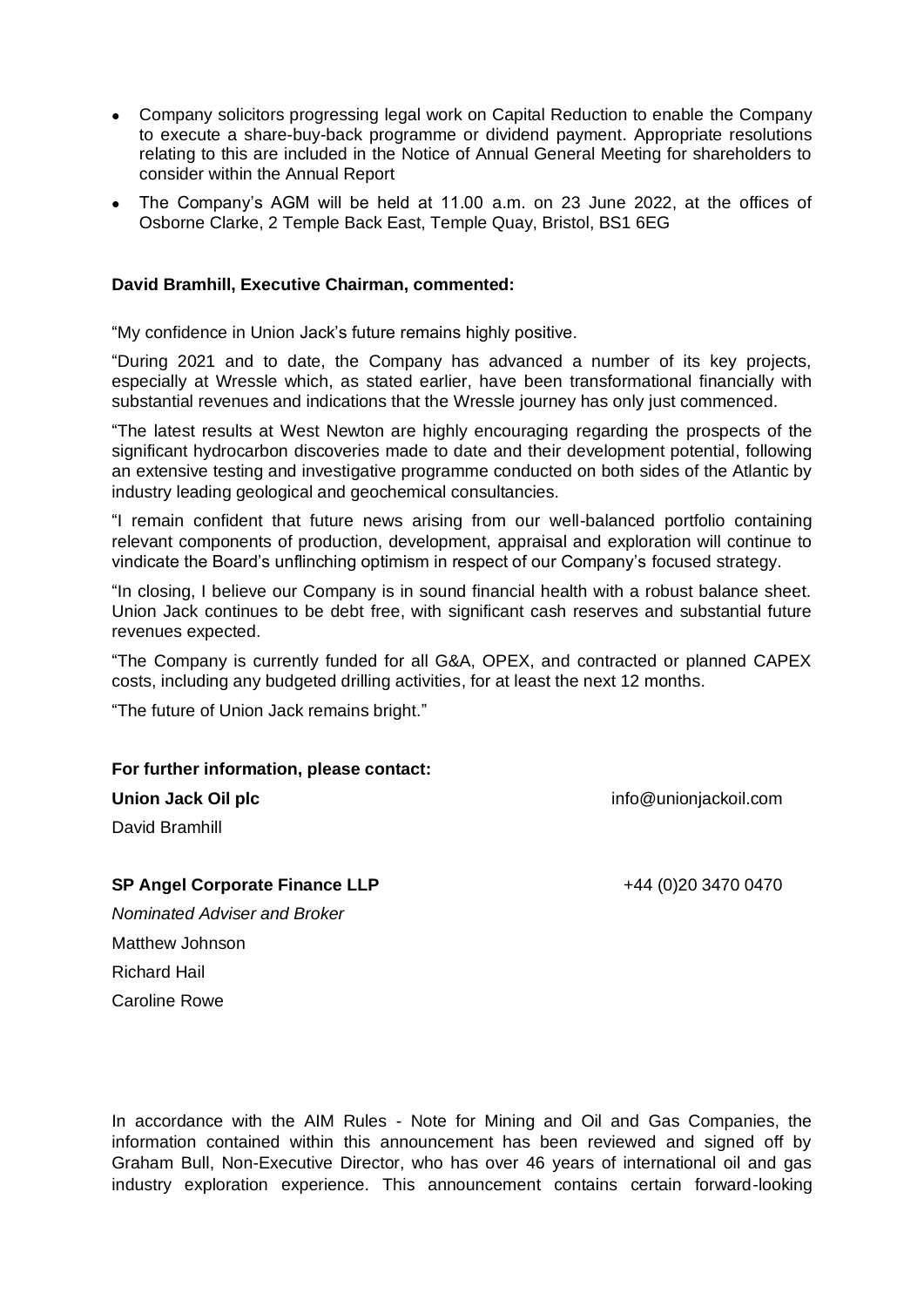statements that are subject to the usual risk factors and uncertainties associated with the oil and gas exploration and production business. While the directors believe the expectation reflected within this announcement to be reasonable in light of the information available up to the time of approval of this announcement, the actual outcome may be materially different owing to factors either beyond the Company's control or otherwise within the Company's control, for example, owing to a change of plan or strategy. Accordingly, no reliance may be placed on the forward-looking statements.

Evaluation of hydrocarbon volumes has been assessed in accordance with 2018 Petroleum Resources Management System (PRMS) prepared by the Oil and Gas Reserves Committee of the Society of Petroleum Engineers (SPE) and reviewed and jointly sponsored by the World Petroleum Council (WPC), the American Association of Petroleum Geologists (AAPG), the Society of Petroleum Evaluation Engineers (SPEE), the Society of Exploration Geophysicists (SEG), the Society of Petrophysicists and Well Log Analysts (SPWLA) and the European Association of Geoscientists & Engineers (EAGE).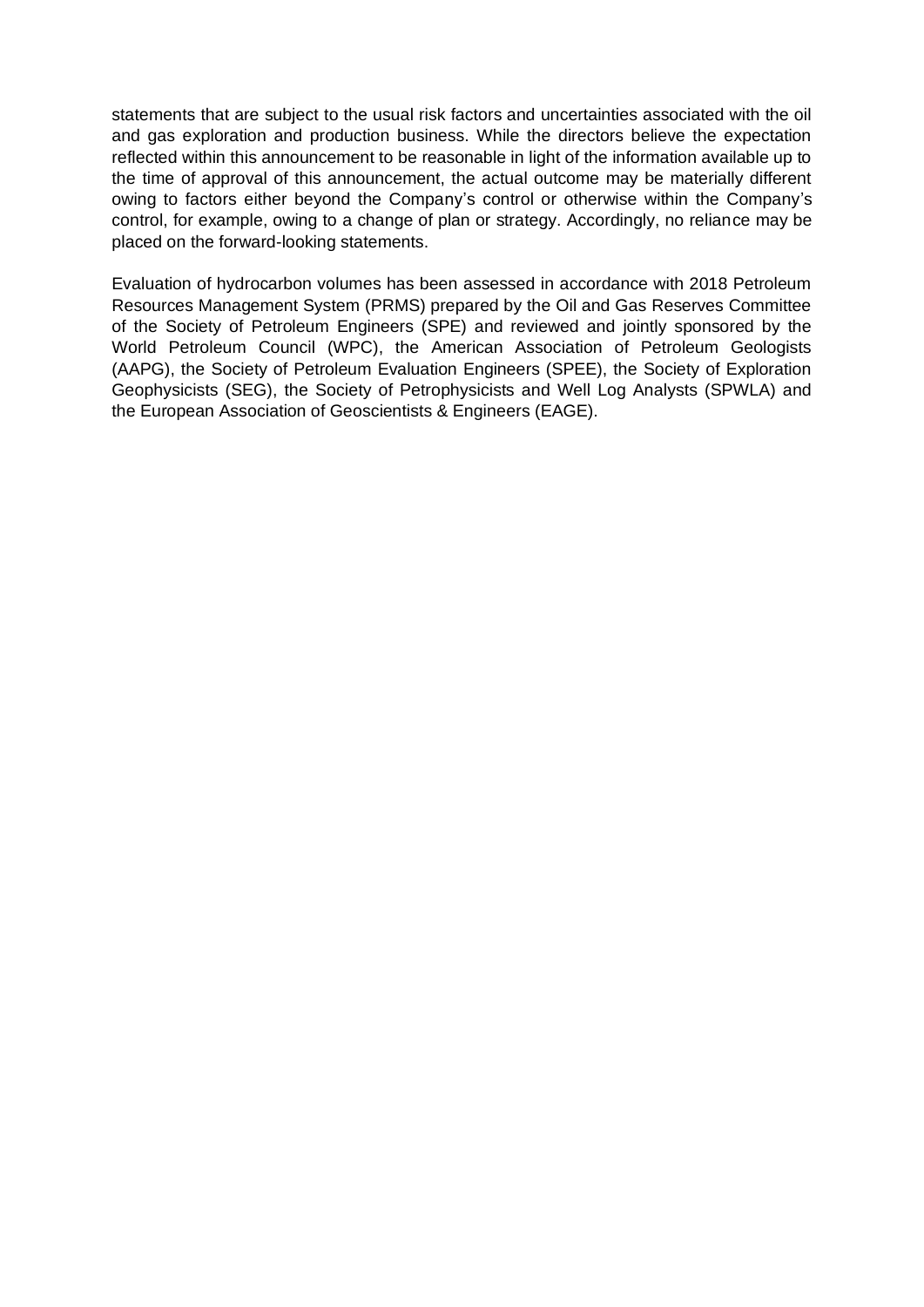# **CHAIRMAN'S STATEMENT**

I am pleased to present to the shareholders of Union Jack Oil plc ("Union Jack" or the "Company"), the Annual Report and Financial Statements for the year ended 31 December 2021.

After several years of consistent determination and promising results, Union Jack is now witnessing a sea change in its business and prospects, where production from Wressle has materially transformed the financial position of our Company.

Union Jack's focused strategy has been vindicated and, coupled with the Board's consistent objective to build a sustainable UK onshore production and development hydrocarbon company, is now well within our field of vision.

Our belief is that the upside opportunities at the Wressle project make it an exceptional conventional development where revenue potential is expected to help fund the growth of Union Jack over the next decade and beyond.

During April 2022, we announced that landmark production of net total revenues from Wressle had reached US\$5,000,000 following the successful proppant squeeze and coiled tubing operations completed in late August 2021.

At West Newton, our other flagship project, following independent laboratories' reviews and investigation of extensive data by technical consultants, we are greatly encouraged and look forward positively to the commencement of further drilling operations in due course. Our view remains buoyant on the prospect of being able to deliver a successful development at West Newton.

Cash balances remain at a high level and, with expected substantial future revenues, the Company is currently funded for all G&A, OPEX and contracted or planned CAPEX costs, including any budgeted drilling activities for at least the next 12 months.

Substantial progress was made during 2021 and has continued into 2022. This progress, coupled with a robust oil price and Wressle oil production, have generated considerable revenues and, given the Board's expectation of ongoing future material cashflows, we believe it is now appropriate to initiate plans for a Capital Reduction to allow for the payment of a dividend or to implement a share-buy-back programme to reward our shareholders.

Further information can be found on our informative website www.unionjackoil.com, launched during 2021, presenting a professional information package on our projects, designed to inform shareholders and attract new investors to the Company.

In addition, Union Jack hosts an active twitter account (@unionjackoilplc).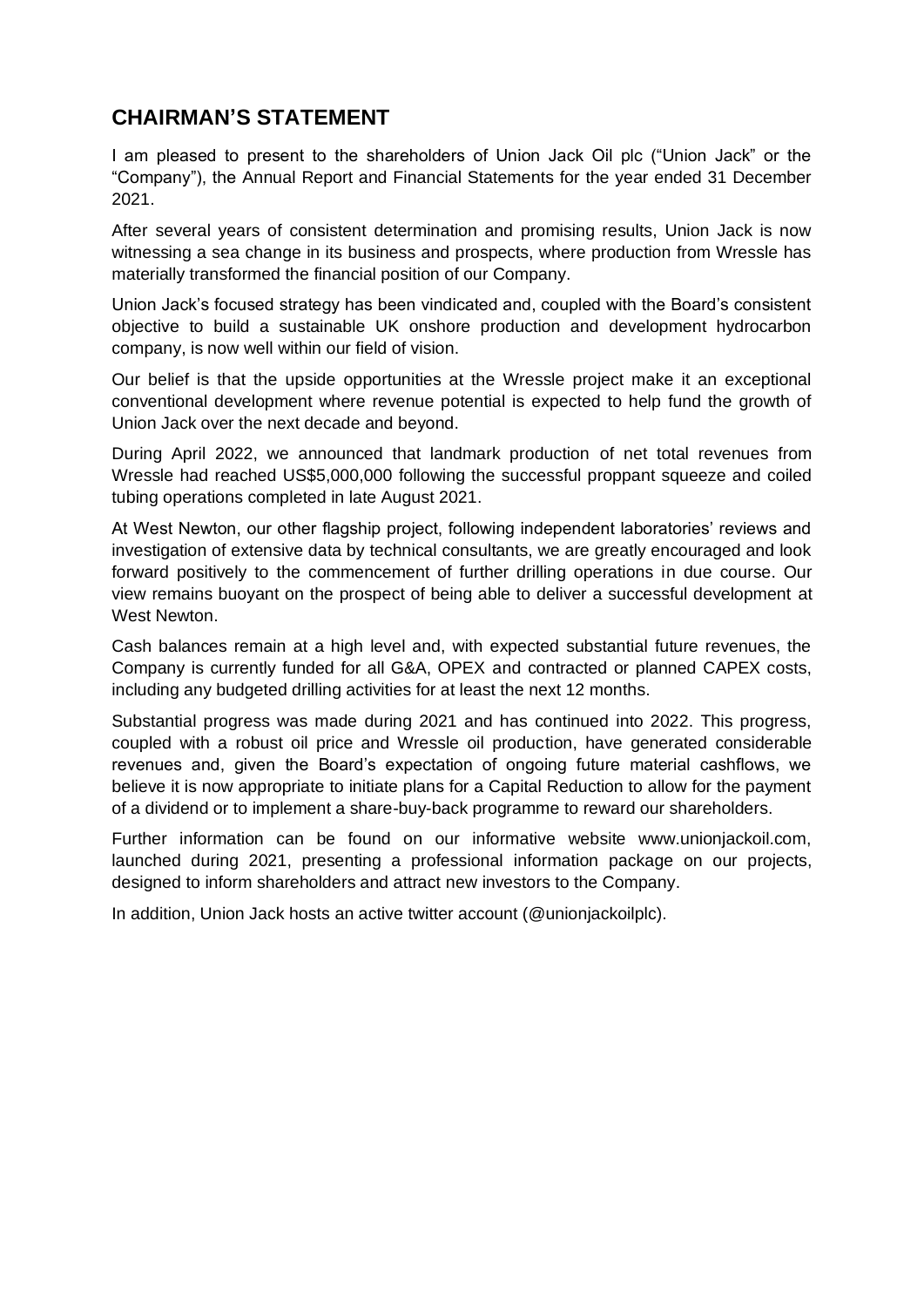# **WRESSLE DEVELOPMENT PEDL180 AND PEDL182 (40%)**

Wressle has quickly exceeded our pre-production expectations of 500 bopd and continues to outperform since the resumption of production following the successful proppant-squeeze and coiled-tubing operation during August 2021.

Instantaneous rates of over 1,000 bopd have been achieved. Early restrictions on production rates are being successfully addressed through ongoing modifications to the site facilities, including installation of a secondary separator and progressive upgrades to the gas incineration system which have culminated in the installation of a larger capacity enclosed ground incineration unit.

Further work is planned in the near-future which is designed to improve the site facilities, that will allow an increase in production rates in due course.

Production from Wressle is currently averaging over 300 bopd from the Ashover Grit reservoir net to Union Jack based on our 40% interest.

Since production commenced at Wressle-1 in early 2021, the cumulative production of highquality oil is in-excess of 150,000 barrels with no formation water produced to date.

# **Gross and Net Volumes of Wressle Hydrocarbons Attributable to Union Jack**

|                                                                     | Gross Volumes    |                | Net Volumes Attributable to<br>Union Jack's 40% interest |                  |                |                                  |
|---------------------------------------------------------------------|------------------|----------------|----------------------------------------------------------|------------------|----------------|----------------------------------|
|                                                                     | <b>OIL MMSTB</b> | <b>GAS BCF</b> | <b>OIL EQUIV</b><br><b>MMBOE</b>                         | <b>OIL MMSTB</b> | <b>GAS BCF</b> | <b>OIL EQUIV</b><br><b>MMBOE</b> |
| 2P Ashover Grit and<br>Wingfield Flags                              | 0.62             | 0.20           | 0.65                                                     | 0.25             | 0.08           | 0.26                             |
| 2C Penistone Flags                                                  | 1.53             | 2.00           | 1.86                                                     | 0.61             | 0.80           | 0.75                             |
| <b>Broughton North</b><br>Mean Unrisked<br>Prospective<br>Resources | 0.51             | 0.51           | 0.60                                                     | 0.20             | 0.20           | 0.24                             |

*Source: CPR by ERCE (2016)*

When the planned gas monetisation project is complete, it is expected that the overall oil and gas production rate will be able to increase significantly. Pressure test analyses conducted by ERCE, an independent petroleum consultant, indicated potential flow rates for Wressle-1 of between 1,200-1,500 bopd.

The likely preferred gas monetisation approach is to export the gas via a short pipeline of approximately 600 metres into the local gas distribution network. This will require normal planning and Environmental Agency ("EA") regulatory consents and is likely to be completed in time for winter demand. This export route will also be available in the longer term for the development of the Penistone Flags reservoir where detailed work is underway to develop the material Contingent Resources of 1.86 million barrels of oil equivalent ("boe") gross.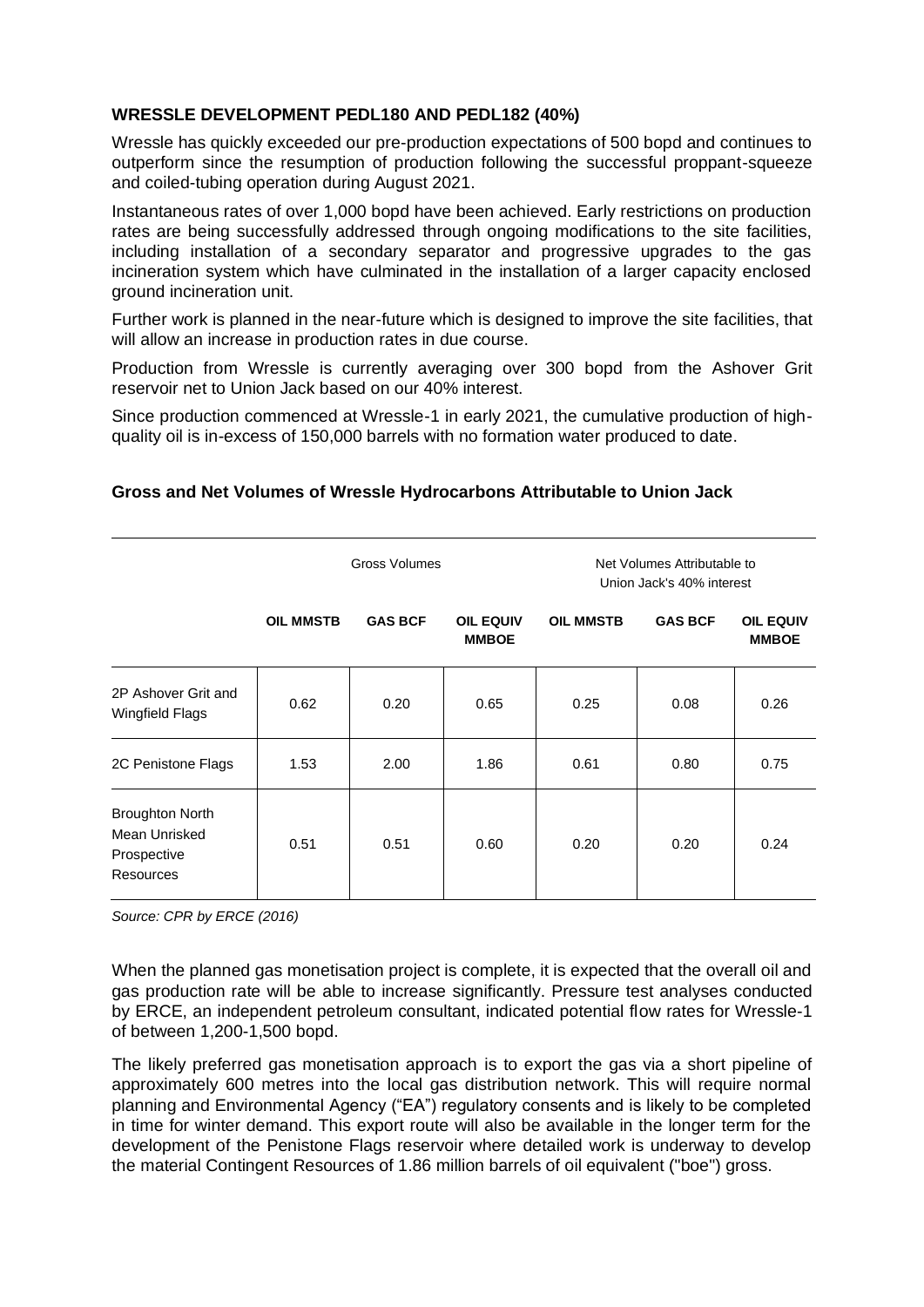During April 2022, the Operator submitted a revised Field Development Plan ("FDP") to the NSTA for approval.

The FDP, if and when approved by the NSTA, would be a significant milestone for Union Jack.

During the remainder of 2022, and assuming receipt of all regulatory approvals, ongoing major development works at Wressle will include:

- Completion of the installation of the permanent production facilities
- Implementation of the gas to grid development to monetise the gas and provide optimum oil production
- Advancement of the development plan and consenting process to enable production from the Penistone Flags reservoirs

Environmental monitoring throughout the Wressle operation has shown no measurable impact on surface or groundwater quality, no related seismicity and that noise has been within the permitted levels.

Union Jack has independently commissioned Gaffney Cline, an international energy consultancy, to deliver an updated Reserves and Resources Report prepared in accordance with the Petroleum Resources Management System ("PRMS"), a standard developed by the Society of Petroleum Engineers.

The Gaffney Cline report will:

- Incorporate 1P/2P/3P reserve volumes for the Ashover Grit and Wingfield Flags reservoirs
- Highlight and discuss any additional potential reservoirs
- Generate an indicative 2C production profile for the Penistone Flags reservoir
- Prepare a 2P+2C production profile that will illustrate future field potential

The Board has increasing confidence that the Gaffney Cline Report, which will be published in due course, will highlight the material upside potential of this economically attractive conventional hydrocarbon development.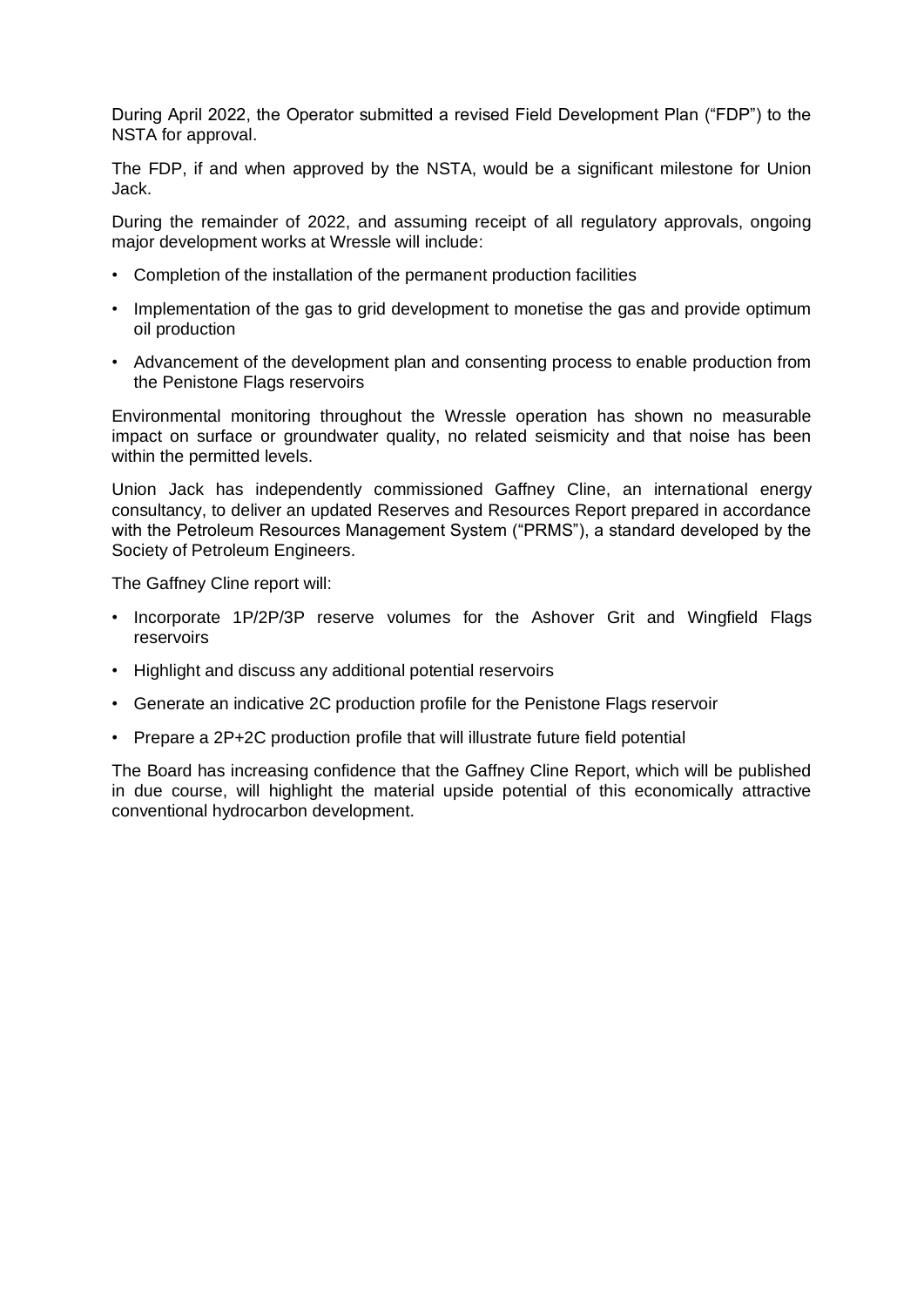## **WEST NEWTON APPRAISAL PEDL183 (16.665%)**

PEDL183 is located onshore UK, north of the River Humber, also encompassing the town of Beverley, East Yorkshire. The licence area is within the western sector of the Southern Zechstein Basin.

Union Jack entered into a farm-in during 2018 with Rathlin Energy (UK) Limited ("Rathlin") the Operator, and since that time the West Newton A-2 ("WNA-2") and West Newton B -1Z ("WNB-1Z") drilling programmes have yielded substantial hydrocarbon discoveries.

Throughout 2021, the focus was on operations and data acquisition from the West Newton A and West Newton B well sites and advancing a forward plan for the West Newton A development.

After extensive planning in early 2021, completion and testing operations were initiated on the WNB-1Z well. WNB-1Z was drilled in late 2020 and reached a total depth of 2,114 metres. Test operations commenced in May 2021 and focused on the Kirkham Abbey Formation and, completing and testing the lower section, before moving onto the upper section. A total of 44 metres was perforated in the target zone. During testing operations, both liquid hydrocarbons and gas were recovered to the surface from the two intervals. Recoveries confirmed the presence of good quality gas with indicated methane content of approximately 90%, ethane of approximately 4.5% and heavier end gases present in lesser concentrations. Following operations at WNB-1Z, equipment was mobilized to WNA-2 to resume well testing.

The WNA-2 well was drilled and cased to a total depth of 2,061 metres during the spring of 2019 and initial completion operations were undertaken during the summer of 2019. The original testing programme was suspended when both oil and gas were encountered in the target formation, as opposed to the predominant gas saturation anticipated in the original testing programme. The operations were suspended to allow the redesign of the test programme to efficiently and safely evaluate the potential oil column. Following approval, testing operations commenced in September 2021. During these operations, both gas and liquid hydrocarbons were recovered to surface. The gas samples were similar to those recovered from other wells, including WNB-1Z and WNA-1, and are consistent with the initial tests performed at WNA-2.

Following the completion of the West Newton EWT, the Operator commissioned RPS, a highly regarded independent consultant to produce a review that assessed well productivity potential from the West Newton project and the investigation of optimised drilling and well completion methodologies.

The RPS review concluded that the Kirkham Abbey reservoir could deliver substantially higher production rates from horizontal wells as compared to vertical wells. The review also concluded that, based on RPS modelling, most of the acid stimulation carried out during the EWT interacted with only a small section of the perforated intervals due to the permeability contrast across the Kirkham Abbey formation.

The highlights of the RPS review are as follows:

- Predicted initial average production rates of up to 35.6 million cubic feet of gas per day (5,900 barrels of oil equivalent per day) from a horizontally drilled well situated within the gas zone, based on the data from the WNA-2 well
- Indication of initial average potential production rates of up to 1,000 barrels of oil per day from a horizontally drilled well situated in the oil zone based on data from the WNA-2 well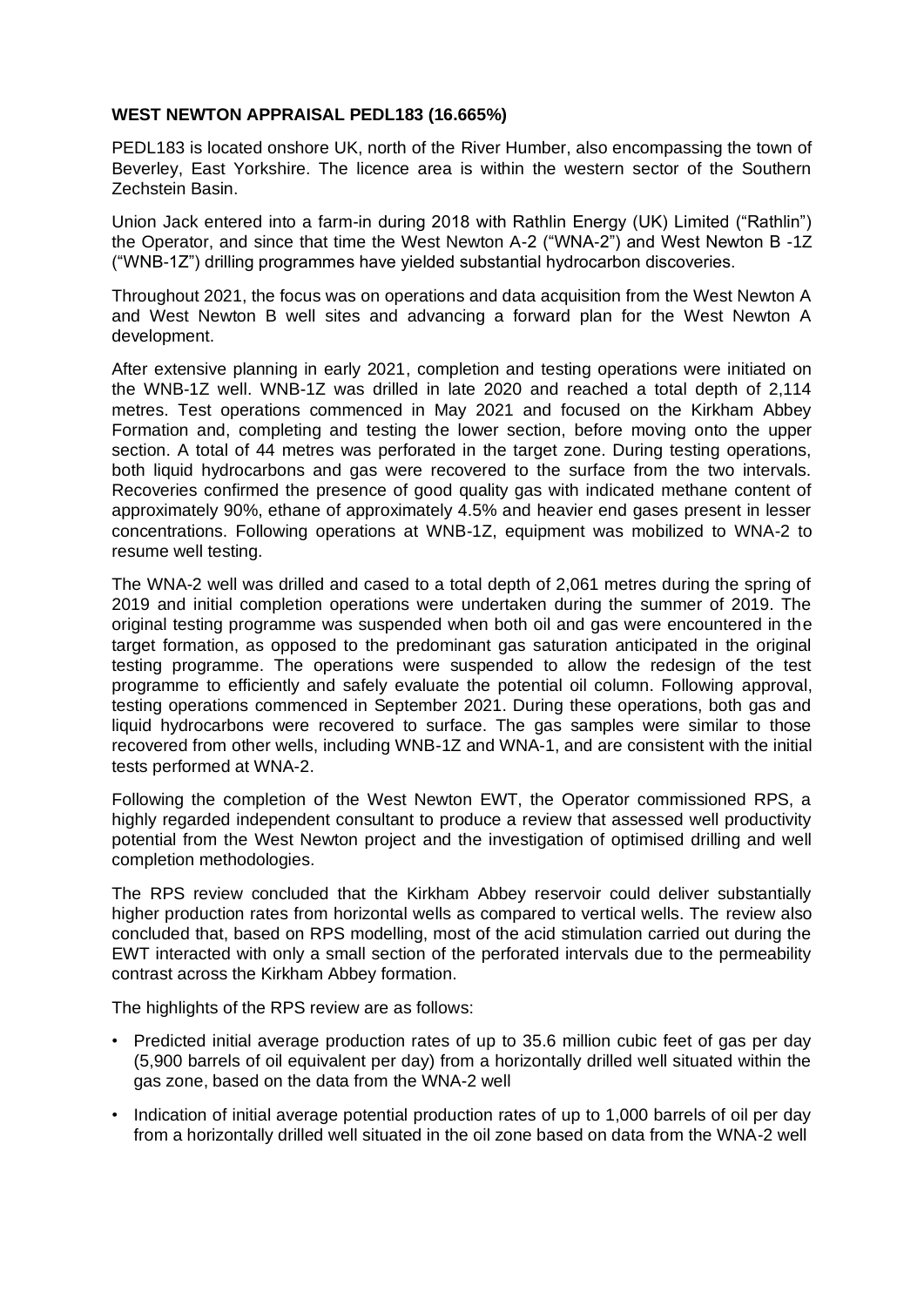Fluid analysis performed by Applied Petroleum Technology (UK) Limited ("APT") confirms that hydrocarbon liquids recovered to surface are low specific gravity, low viscosity, light oil or condensate with an API gravity ranging from 45.9 to 49 degrees and that gas recovered to surface is good quality with a high thermal value.

During the 2021 completion operations at WNB-1Z and WNA-2, a significant amount of reservoir data including fluid and gas samples, pressure data, and flow data was acquired. Following an extensive investigative programme conducted on both sides of the Atlantic by industry leading geological and geochemical consultancies, this information is being utilised to determine optimum drilling, completion and development designs for the Kirkham Abbey reservoir. This information gathering exercise will also help determine the next steps in the future development and exploration programmes.

Analysis and re-evaluation of well data and seismic information continues to support our belief that the West Newton project represents a significant resource of high-quality light oil and natural gas, and that the West Newton area has the potential to be a significant hydrocarbon producer.

In preparation for a decision on a potential development of the West Newton discoveries, the Operator submitted a revised planning application for the development of the West Newton A site to the East Riding of Yorkshire Council ("ERYC"). This was approved by the ERYC Planning Committee by a vote of ten to one during March 2022. The development plan that was approved includes the drilling, completion, and associated production from an additional four wells from the current surface location, plus an extension of the permit period at the West Newton B site for an additional three years.

# **KEDDINGTON PEDL005(R) (55%) AND FISKERTON AIRFIELD EXL294 (20%)**

The producing Keddington oilfield is located along the highly prospective East Barkwith Ridge, an east-west structural high on the southern margin of the Humber Basin.

A subsurface review conducted by the Operator has highlighted a viable target to the east of the field, with up to 180,000 barrels of incremental oil production.

With planning consent already in place, Keddington presents an opportunity to increase oil production via a relatively inexpensive development side-track from one of the existing wells. In addition, near-field exploration targets exist at Keddington South and Louth, with Mean Prospective Resources of 635,000 and 600,000 barrels of oil in place respectively.

Fiskerton Airfield oilfield has continued production during the period. Focus remains on maximising production from existing wells and cost management.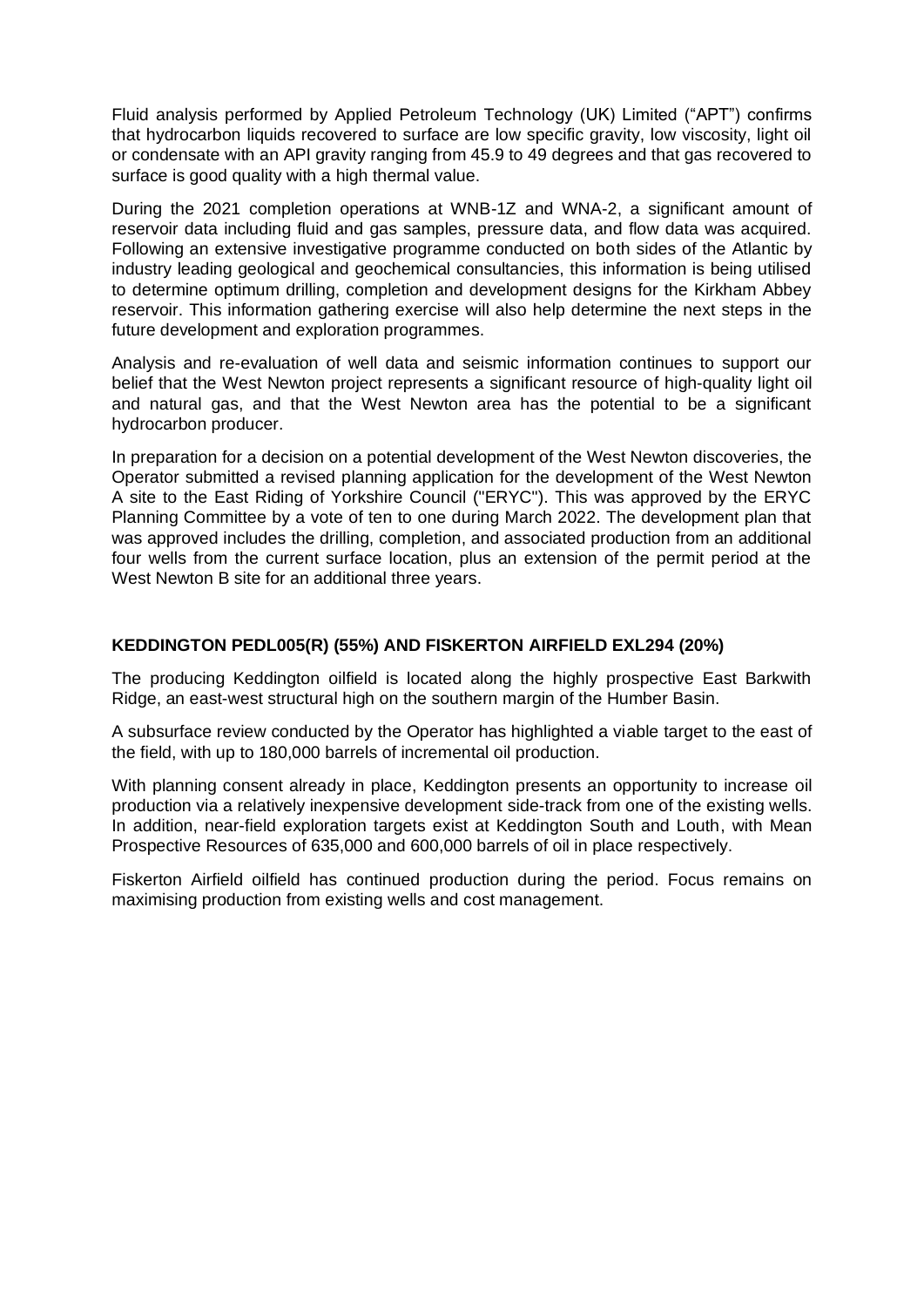## **BISCATHORPE PEDL253 (45%) AND NORTH KELSEY PEDL241 (50%)**

PEDL253 is situated within the proven hydrocarbon fairway of the South Humber Basin and is on-trend with the Keddington oilfield, Saltfleetby gasfield and the Louth and North Somercotes Prospects.

While drilling the B-2 well there were hydrocarbon shows indicated by elevated gas readings and sample fluorescence, observed over the entire interval from the top of the Dinantian to the Total Depth of the well, with a total of 68 metres interpreted as being oil-bearing in the petrophysical analysis.

A geochemical analysis of the gas data and hydrocarbons extracted from drill cuttings was commissioned by the Joint Venture participants and carried out by APT. The results of this analysis confirm a hydrocarbon column of 33-34 API gravity oil in the Dinantian Carbonate and a proven live oil column, comparable with that produced at the nearby Keddington oilfield.

Following the results of the APT exercise, a probabilistic assessment of the Dinantian oil volumes was modelled with volumetric assumptions as being "filled to spill" with resulting gross Mean Stock Tank Oil in Place ("STOIIP") calculated to be 24.3 mmbo with an upside case of 36 mmbo.

In addition to the Dinantian, there remains the original target within the Westphalian where evidence for a thickened sandstone reservoir exists.

The Operator has estimated, in accordance with the PRMS Standard, that the gross Mean Prospective Resources within the Westphalian are 3.95 mmbo, with an upside case of 6.69 mmbo. Economic modelling demonstrates that the Westphalian target is economically robust, especially in the current oil price environment.

Union Jack's technical team believe that Biscathorpe remains one of the largest unappraised onshore discoveries within the UK.

During November 2021, a planning application for a side-track drilling operation, associated testing and long-term production at the Biscathorpe site was refused by the Lincolnshire County Council Planning Committee.

The decision on a future development at Biscathorpe will now be decided by the Planning Inspectorate, to whom appeal documentation was submitted in April 2022.

North Kelsey is a conventional oil exploration prospect on trend with, and analogous to the Wressle development, which lies approximately 15 kilometres to the northwest. The prospect has been mapped from 3-D seismic data and has the potential for oil in four stacked Upper Carboniferous targets. The Operator estimates that gross Prospective Resources range from 4.46 to 8.47 mmbo, with a Mean Resource of 6.47 mmbo.

An application to extend the existing planning consent to drill the North Kelsey-1 well was refused by the Lincolnshire County Council Planning Committee in March 2022. An appeal is expected to be made in the near-future against this decision.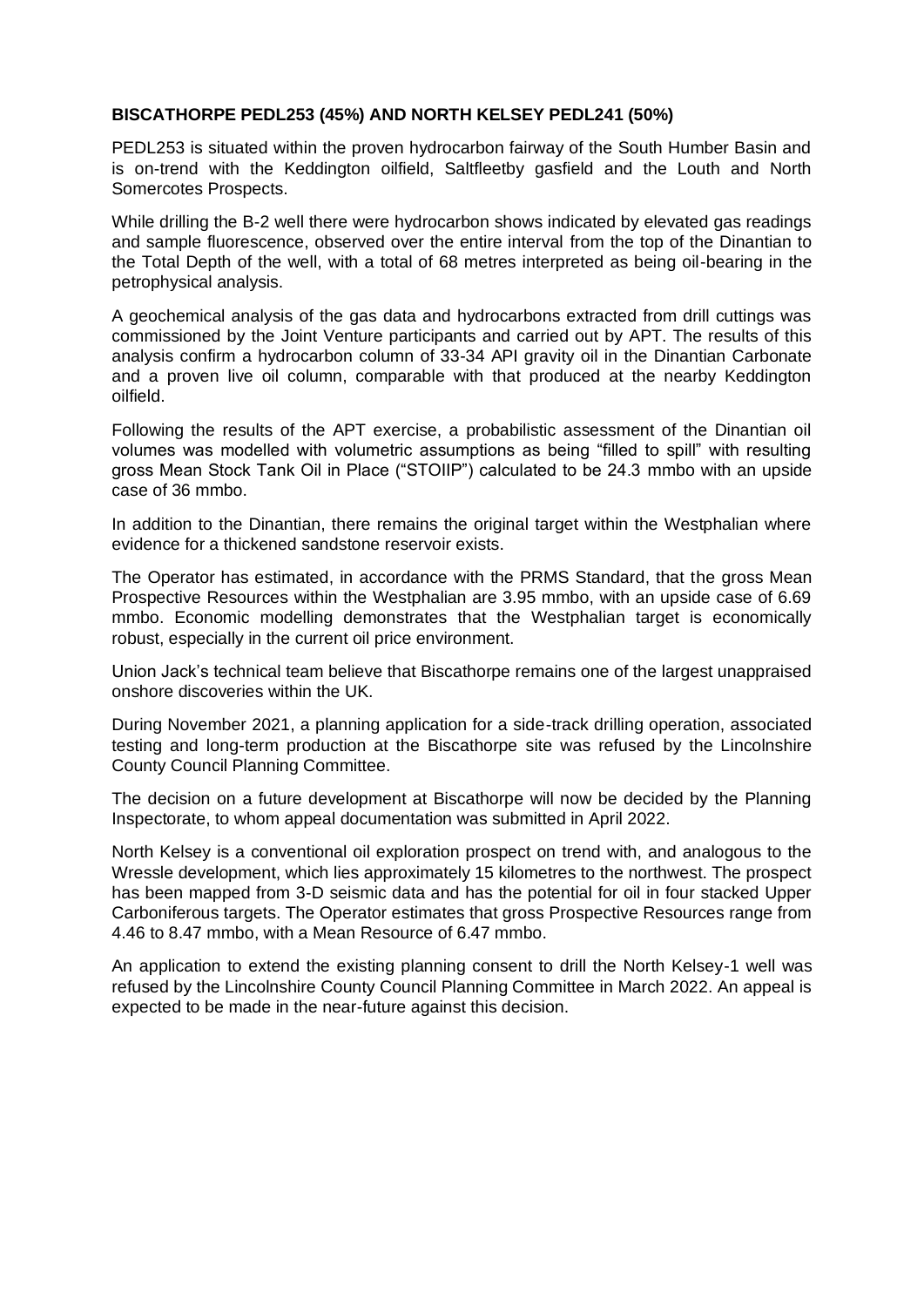## **OTHER LICENCE INTERESTS**

Union Jack has interests in a number of other non-core projects, namely PEDL118 (Dukes Wood), PEDL203 (Kirklington), PEDL201 (Widmerpool Gulf), PEDL181 (Humber Basin) and PEDL209 (Laughton).

These licence interests have all been fully impaired and are at various stages of relinquishment with the exception of Dukes Wood and Kirklington where geothermal upside potential is being investigated.

# **NORTH SEA ROYALTIES**

During March 2021, the Company purchased a 2.5% royalty interest over the Claymore, Piper and Scapa oilfields located in the Central North Sea from Cambridge Petroleum Royalties for a consideration of £93,610, including working capital adjustments.

The Company benefits from an indirect contractual exposure to North Sea oil and gas production revenues without any ongoing capital investment, decommissioning or joint venture operating costs.

Included within this transaction is the right to receive income from the Claymore/Piper Complex for the rest of its operating life, estimated independently to be at least the next 15 years, at no additional capital or operating cost to Union Jack.

Management viewed this initial purchase as an attractive, cash generating and high yielding investment, consistent with Union Jack's wider strategy and objective to explore alternative financial instruments to generate revenues, whilst remaining within the UK hydrocarbon sector.

This transaction has generated an accrued income of more than £170,000 to date. These monies are being held in escrow by the Operator, Repsol Sinopac until a Royalty Manager is appointed.

During the period the Company has been in direct discussions with Repsol Sinopac and the other royalty holders with a view to advancing the potential acquisition of further royalty interests and accelerating the payment of the amounts already generated.

### **CORPORATE AND FINANCIAL**

The significant revenues received from Wressle have already transformed the financial wellbeing of the Company and significantly strengthened its balance sheet.

During March 2021, the Company consolidated its ordinary shares on a 200 for one basis and the new issued share capital was 99,079,532, each with a nominal value, postconsolidation of 5 pence.

During September 2021, £3,000,000 was raised before expenses, further bolstering our cash reserves, ensuring that Union Jack continued to retain its "going concern" status in its accounts.

The Company remains debt free and had cash balances and short-term receivables at 9 May 2022, of £7,545,575. The Company is currently funded for all operational and all contracted or planned CAPEX costs, including any budgeted drilling activities for at least the next 12 months.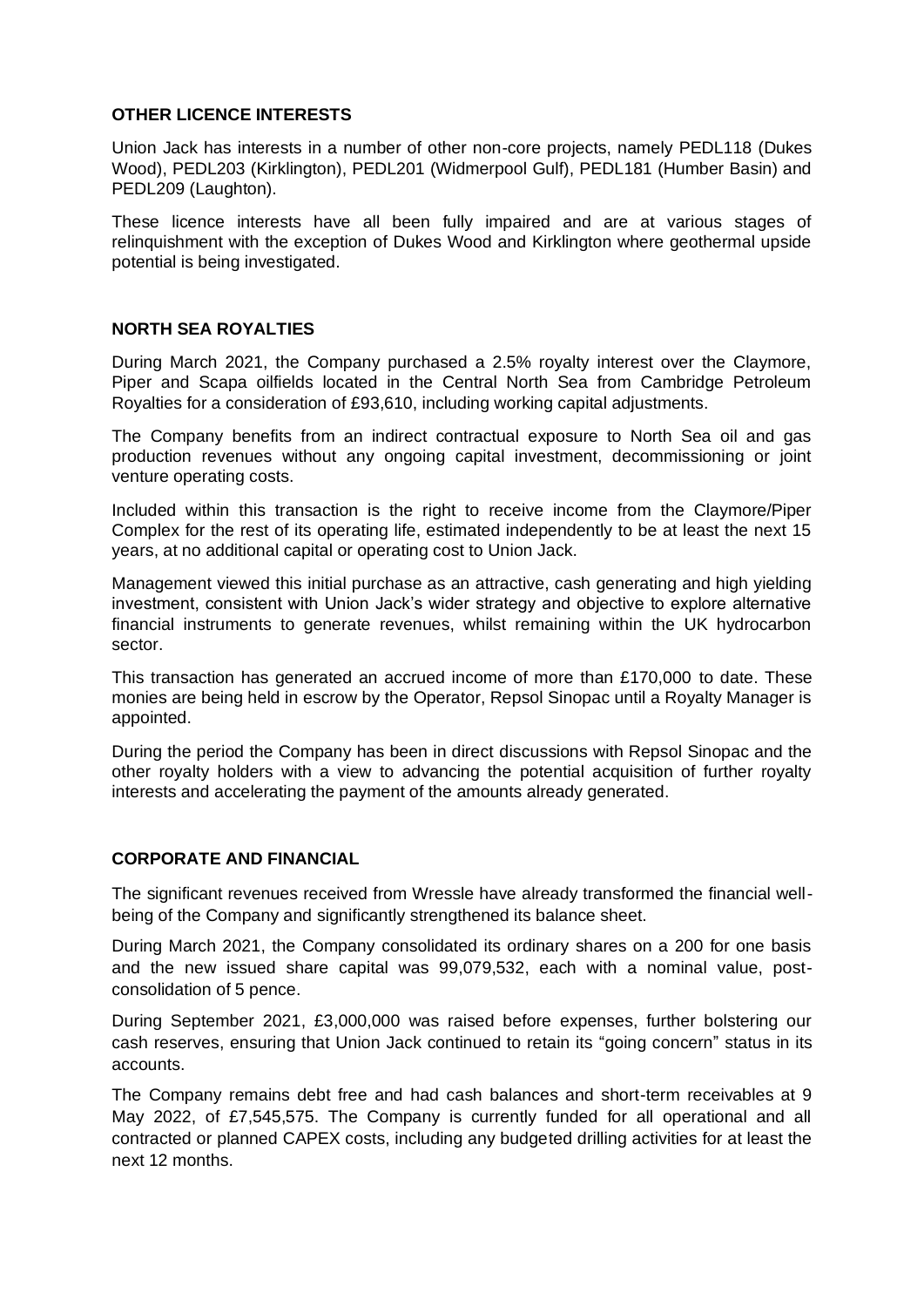Revenues from oil sales of £1,894,875 reported in 2021, compared to £158,004 during 2020, have had a dramatic effect on our Income Statement, resulting in the Company reporting a gross profit for the first time.

Net revenues of £2,877,081 registered to date during 2022 already comfortably exceed the revenues for 2021.

Subsequent to the year end, in March 2022 early settlement of £2,083,333 was made to Calmar LP in respect of the prudent deferred consideration on acquisition of 25% interests in PEDL180 and PEDL182 containing the Wressle development.

During 2021, the Company agreed to a share swap in the shares of its holding in Elephant Oil Limited, a UK registered unquoted company in exchange for shares in a new entity, Elephant Oil Corp., registered in Nevada, in the United States of America. Elephant Oil Corp. has applied for its shares to be traded on NASDAQ in the near-future.

Post year end, and given the current stage of the Company's development and its improved cash position, a decision was made by the Board to undertake a Capital Reduction exercise to allow the payment of a cash dividend to shareholders or enable a share-buy-back programme. Appropriate resolutions are included in the Notice of Annual General Meeting for shareholders to consider.

I would like to take this opportunity to thank our shareholders for their continued support, as well as my colleagues, co-directors and advisers who all provide invaluable advice and continue to champion the development of the UK onshore hydrocarbon industry for the benefit of Union Jack, its shareholders and the wider economy.

# **NET ZERO CARBON POLICY**

The UK is committed by law to reach Net Zero carbon emissions by 2050. Union Jack, by its own policy and strategy, are not the operator of any of its projects or assets. Therefore, the Company will only work with operators who have a firm commitment to safety, environmental and social responsibility in all aspects of their operations.

Regardless of the fact that the Company has chosen not to be an operator, we are subject to the same scrutiny as any other hydrocarbon producer.

We remain pro-active in the quest for Net Zero and to demonstrate this Union Jack commissioned Gaffney Cline, an international energy consultancy to conduct Carbon Intensity studies on Biscathorpe (PEDL253) and West Newton (PEDL183), two of our core projects. The results of these studies were highly encouraging with Gaffney Cline concluding that both sites achieved an AA rating for Carbon Intensity.

Union Jack's focus is to minimise emissions and the carbon footprint generated by its hydrocarbon interests in the most efficient way possible, whilst continuing to contribute positively to the growing demand for energy and hydrocarbon products in the supply chain.

As the demand for energy increases post COVID-19 and the global economy recovers, hydrocarbons will continue to play an important part in ensuring the energy security of the UK. Union Jack's development interests are located close to areas with a high demand for energy and as a consequence, the Company believes that locally produced hydrocarbons provide the benefit of displacing, to some extent, imported hydrocarbons.

Union Jack supports the operators' strategies that mitigate the effects of climate change and will continue to align itself with the best standards of Carbon Management Practice wherever possible.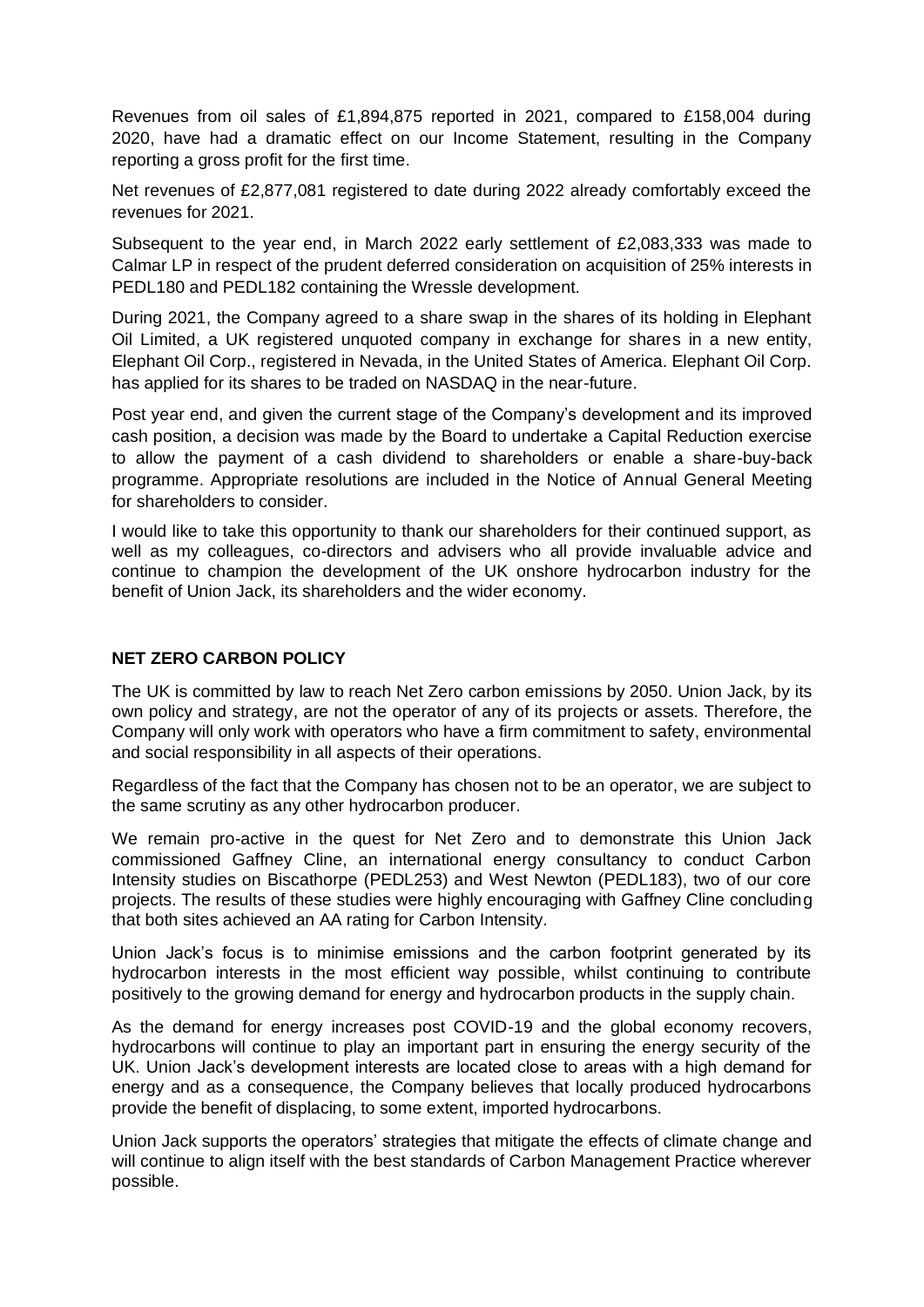# **OUTLOOK**

My confidence in Union Jack's future remains highly positive.

During 2021 and to date, the Company has advanced a number of its key projects, especially at Wressle which, as stated earlier, have been transformational financially with substantial revenues and indications that the Wressle journey has only just commenced.

The latest results at West Newton are highly encouraging regarding the prospects of the significant hydrocarbon discoveries made to date and their development potential, following an extensive testing and investigative programme conducted on both sides of the Atlantic by industry leading geological and geochemical consultancies.

I remain confident that future news arising from our well-balanced portfolio containing relevant components of production, development, appraisal and exploration will continue to vindicate the Board's unflinching optimism in respect of our Company's focused strategy.

In closing, I believe our Company is in sound financial health with a robust balance sheet. Union Jack continues to be debt free, with significant cash reserves and substantial future revenues expected.

The Company is currently funded for all G&A, OPEX, and contracted or planned CAPEX costs, including any budgeted drilling activities, for at least the next 12 months.

The future of Union Jack remains bright.

**David Bramhill** Executive Chairman

16 May 2022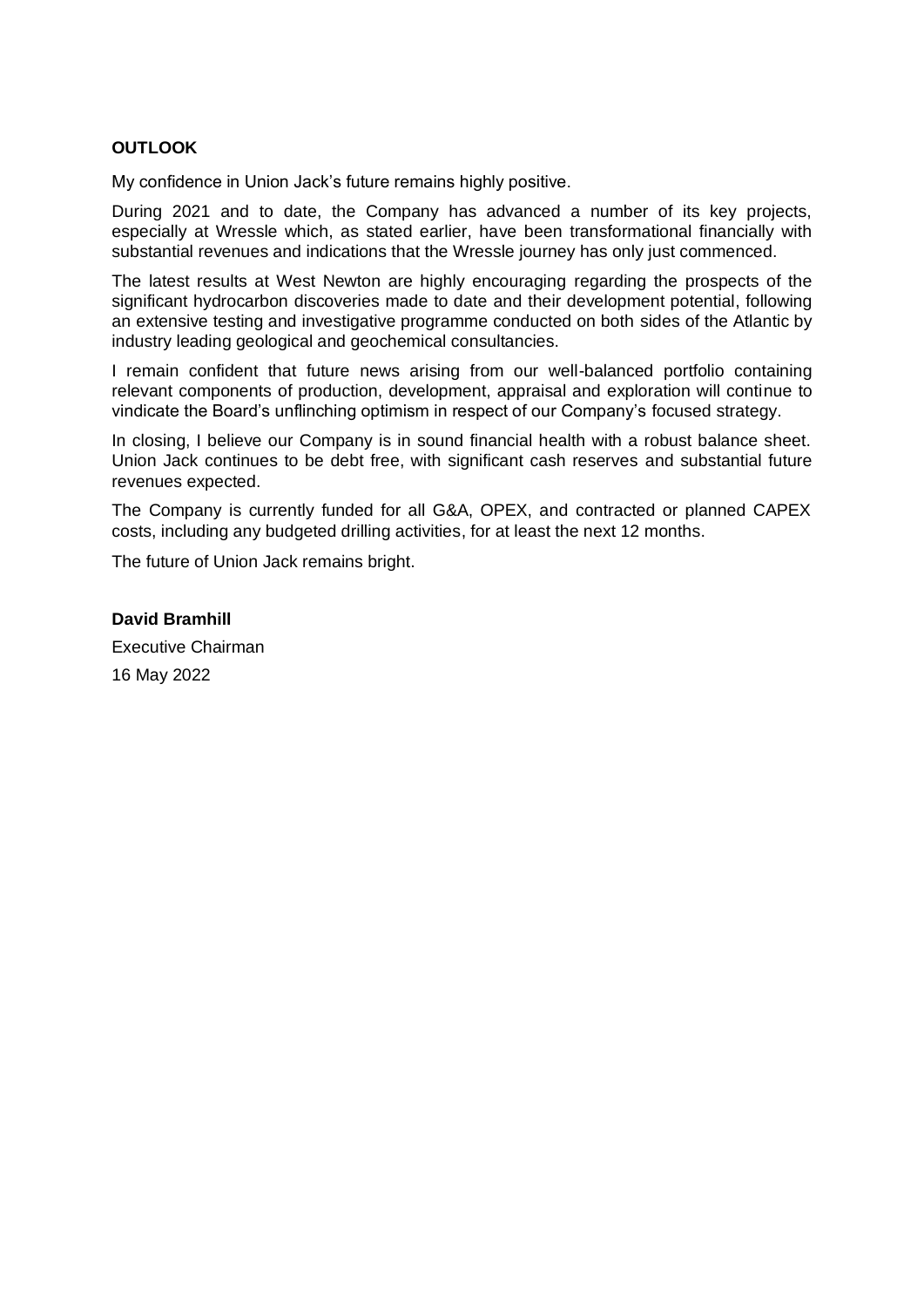# **STRATEGIC REPORT FOR THE YEAR ENDED 31 DECEMBER 2021**

# **STRATEGY**

Our strategy is the appraisal and exploitation of the assets currently owned. Simultaneous with this process, the Company's management expects to continue to use its expertise and cash resources to acquire further licence interests in the UK over areas where there is a short lead time between the acquisition of the interest and either exploration drilling or initial production from any oil or gas fields that may be discovered.

# **BUSINESS REVIEW**

Union Jack Oil plc is a UK registered company, focused on the exploration for, and future development of hydrocarbon projects.

A review of the Company's operations during the year ended 31 December 2021 and subsequent to the date of this report is contained in the Chairman's Statement and this Strategic Report.

The loss for the year amounted to £853,013 (2020: £1,865,515).

The loss for the year includes impairments to Property, Plant and Equipment of which total costs are £156,995 (2020: £106,714). These impairments are in relation to PEDL118, £67,598 (2020: £59,627) and PEDL203, £83,057 (2020: £47,087).

The loss for the year includes impairments to Intangible Assets of which total costs are £6,340 (2020: nil). These impairments are in relation to PEDL181, £4,204 and PEDL201, £2,136.

Administrative expenses amounted to £1,740,962 (2020: £1,590,576). The increase in this cost was due to additional technical work in respect of Wressle, West Newton, Biscathorpe, and Keddington, undertaken by the Company's external consultants.

Cash and cash equivalents at year end amounted to £5,977,541 (2020: £7,269,014).

Total assets at year end amounted to £24,472,708 (2020: £21,340,804).

Non-current assets at year end amounted to £16,392,416 (2020: £13,725,734).

Intangible Assets totalled £8,525,373 (2020: £6,134,717). Expenditure included £500,000 for a further 15% interest in Biscathorpe and completion and testing operations at West Newton.

Tangible assets totalled £7,575,525 (2020: £6,452,287). Expenditure included the proppant squeeze and site enhancement at Wressle.

The Company's Income Statement reports revenues of £1,894,875 (2020: £158,004) in respect of production income from Wressle, Keddington oilfield and the Fiskerton Airfield oilfield.

The directors do not recommend the payment of a dividend (2020: £nil).

In September 2021, 13,636,364 new ordinary shares were issued for cash at a price of 22 pence per ordinary share, raising £3,000,000 before expenses of £312,484 by way of a placing and subscription.

The enlarged issued share capital following the issue of the new ordinary shares described above is 112,715,896 ordinary shares of 5 pence each and 831,680,400 deferred shares of 0.225 pence each.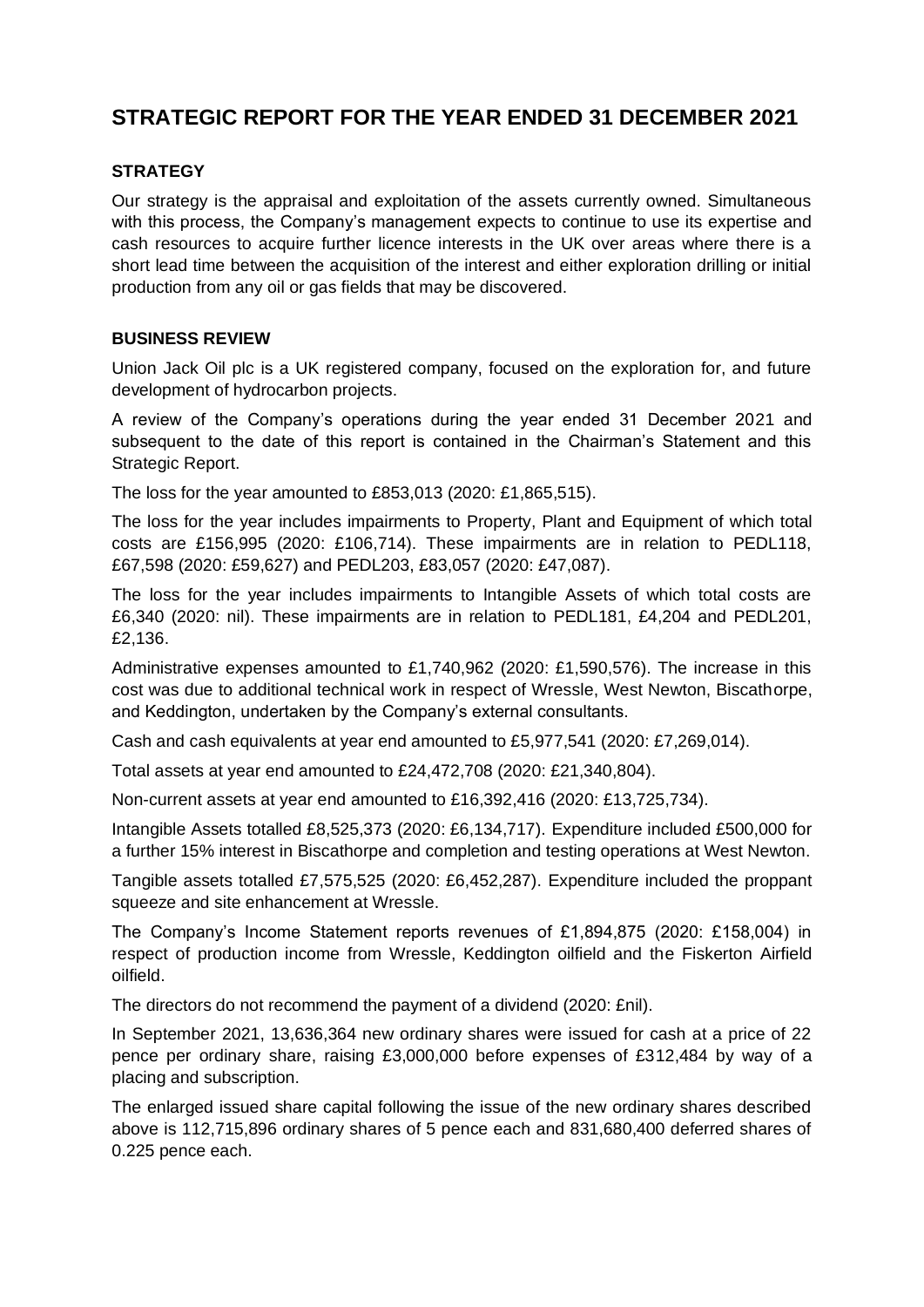# **FUTURE DEVELOPMENTS**

The directors intend to continue with the Company's stated strategy, reviewing the licence interests held in respect of future viability, any potential impairment indicators that may arise during the year and adjusting immediately to any changes that may be required in the operation of the licence interests held.

The Company holds a number of key, quality project interests, namely, Wressle, West Newton and Biscathorpe, Keddington and North Kelsey, where development, appraisal and exploration plans are in place for the future benefit of stakeholders and the Company.

The directors will continue to investigate further acquisition opportunities as and when they arise.

# **KEY PERFORMANCE INDICATORS**

The Company has made good progress during the year ended 31 December 2021. In respect of 2021 traditional KPIs are not deemed appropriate to the Company. Performance is measured by monitoring exploration costs and ensuring sufficient funds are available to meet project commitments. The 2022 Financial Statements will show a full year's production from Wressle and focus will be changed to traditional KPIs and not E&E expenditure.

The directors were successful in raising funds to ensure the Company is adequately funded to meet all of its current commitments.

In January 2021, the Company acquired a further 15% economic interest in PEDL253 containing the Biscathorpe Prospect from Humber Oil & Gas Limited for a cash consideration of £500,000. In addition, a contingent cash payment of £500,000 will be made to Humber Oil & Gas Limited following receipt of planning for drilling the Biscathorpe-2Z side-track, testing and subsequent production in the event of drilling success. The Company, following this transaction, now holds a 45% interest in PEDL253.

In February 2021, the Company concluded a transaction to acquire a further 30% interest in PEDL241 containing the North Kelsey Prospect with Egdon Resources U.K. Limited. The cash consideration was £100,000 and all previous arrangements in respect of the previous farm-in for a 10% interest from Egdon Resources U.K. Limited during March 2013, were nullified. Following this transaction the Company and Egdon hold a 50% interest each in the licence.

In February 2021, the Company announced that following re-perforation of the Wressle-1 conventional oil well, communication was made with the Ashover Grit reservoir interval and free-flow of good quality oil had commenced.

The well has been placed on continuous test production and, subsequent to the proppant squeeze, Wressle is now producing between 760 - 800 bopd.

During March 2021, the Company acquired a 2.5% cash generating royalty in the Central North Sea Claymore, Piper and Scapa oilfields from Cambridge Petroleum Royalties Limited for a cash consideration of £93,610 (US\$130,000).

To date, the exploration, development and production activities of the Company's assets have continued in line with plans and with minimal impact from COVID-19.

Further events which took place after the Balance Sheet date are described in the Annual Report and note 7 of this RNS.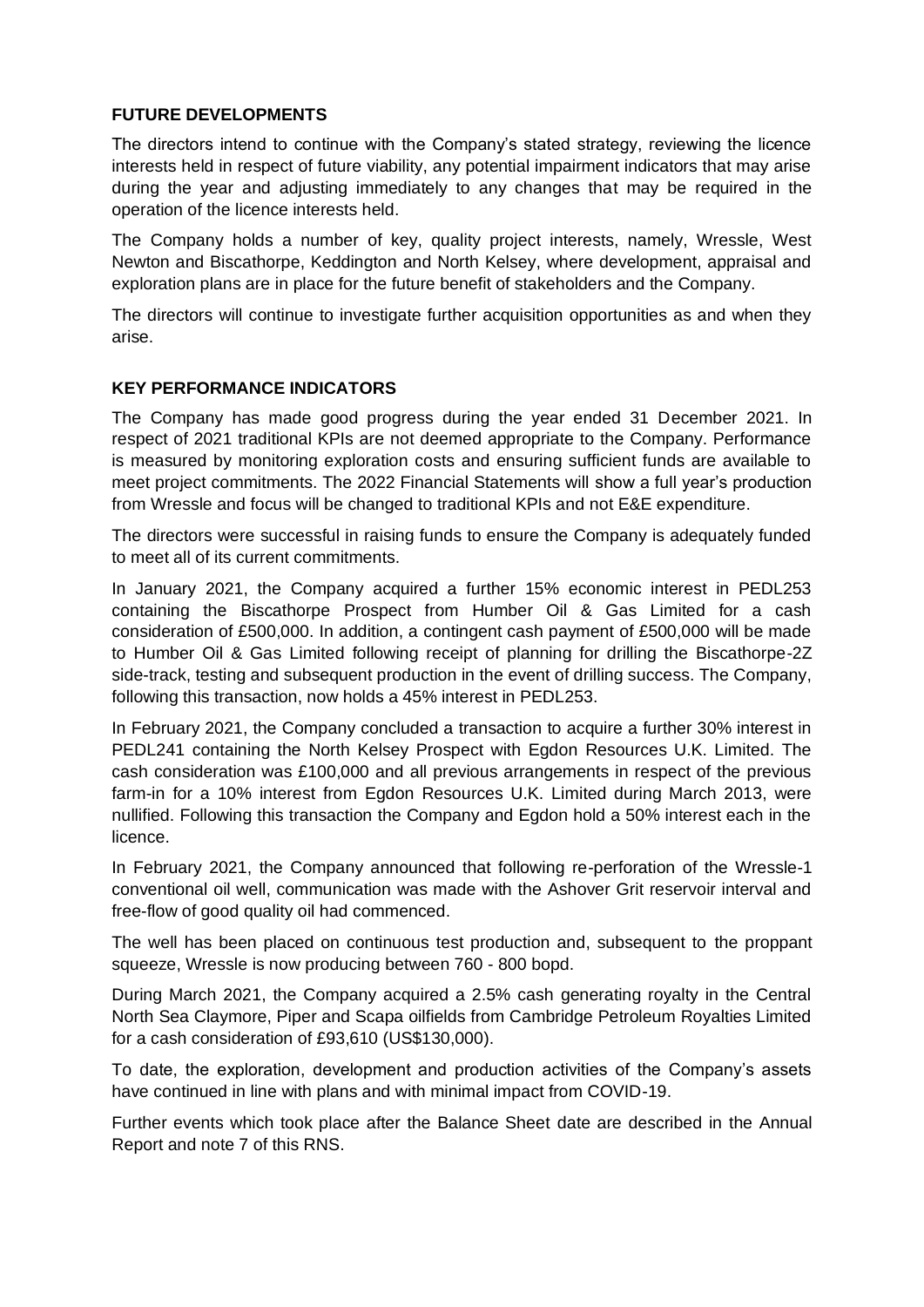# **INCOME STATEMENT**

# FOR THE YEAR ENDED 31 DECEMBER 2021

|                                                            | <b>Notes</b> | 31.12.21<br>£ | 31.12.20<br>£ |
|------------------------------------------------------------|--------------|---------------|---------------|
|                                                            |              |               |               |
| <b>Revenue</b>                                             |              | 1,894,875     | 158,004       |
| Cost of sales - operating costs                            |              | (377, 153)    | (286, 892)    |
| Cost of sales - depreciation                               |              | (735, 160)    | (57, 715)     |
| Gross profit / (loss)                                      |              | 782,562       | (186, 603)    |
| Administrative expenses (excluding impairment<br>charge)   |              | (1,740,962)   | (1,590,576)   |
| Impairment                                                 |              | (156, 995)    | (106, 714)    |
| <b>Total administrative expenses</b>                       |              | (1,897,957)   | (1,697,290)   |
| <b>Operating loss</b>                                      |              | (1, 115, 395) | (1,883,893)   |
| Finance income                                             |              | 112,611       | 18,378        |
| Royalty income                                             |              | 149,771       |               |
| Loss before taxation                                       |              | (853, 013)    | (1,865,515)   |
| Taxation                                                   |              |               |               |
| Loss for the financial year                                |              | (853, 013)    | (1,865,515)   |
| Attributable to:<br>Equity shareholders of the Company     |              | (853, 013)    | (1,865,515)   |
| Loss per share<br>Basic and diluted loss per share (pence) | 2            | (0.83)        | (2.23)        |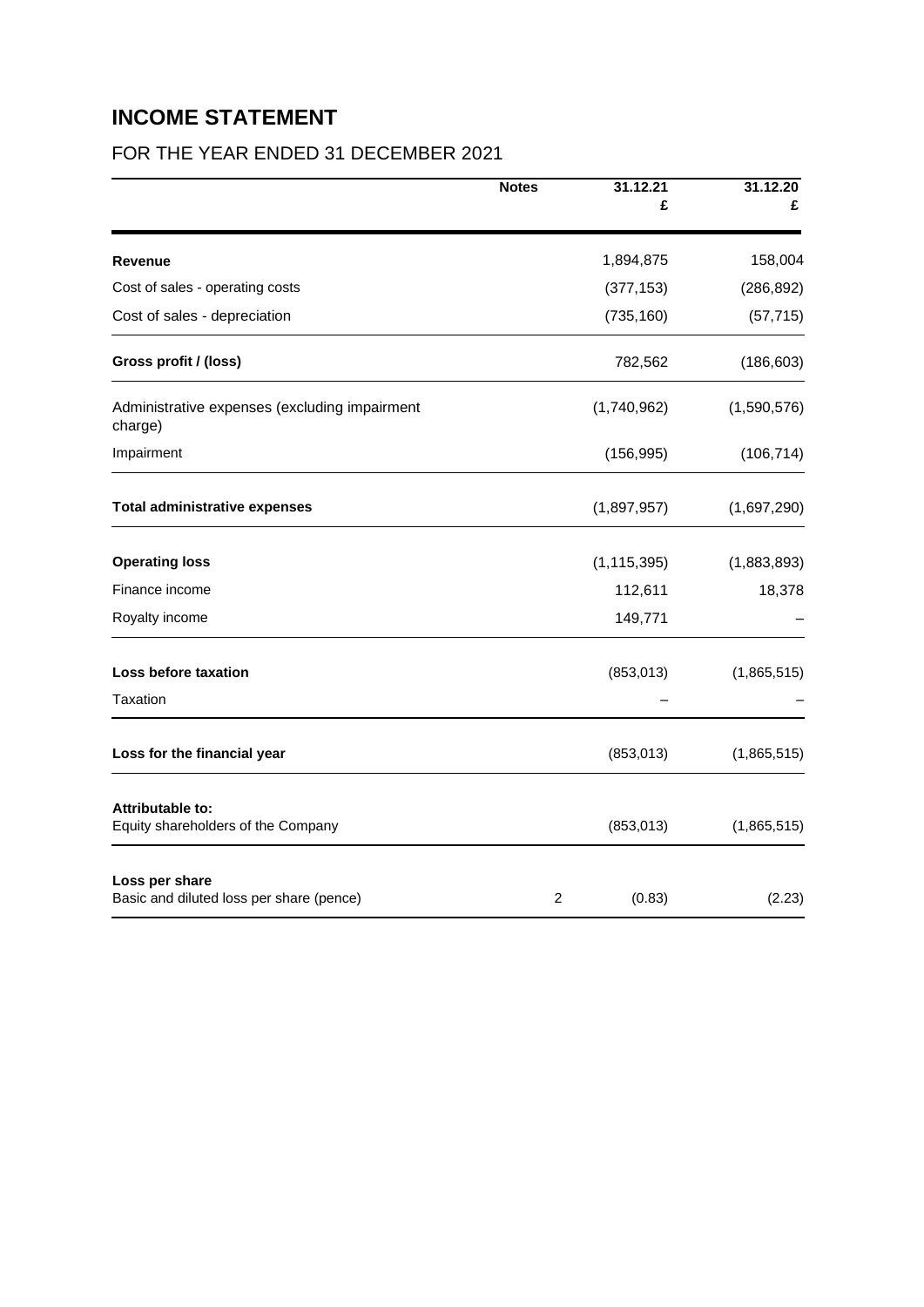# **STATEMENT OF COMPREHENSIVE INCOME**

# FOR THE YEAR ENDED 31 DECEMBER 2021

|                                                                         | 31.12.21<br>£ | 31.12.20<br>£ |
|-------------------------------------------------------------------------|---------------|---------------|
| Loss for the financial year                                             | (853, 013)    | (1,865,515)   |
| Items which will not be reclassified<br>subsequently to profit and loss |               |               |
| Other comprehensive loss                                                | 54,420        | (83, 190)     |
| Total comprehensive loss for the financial year                         | (798, 593)    | (1,948,705)   |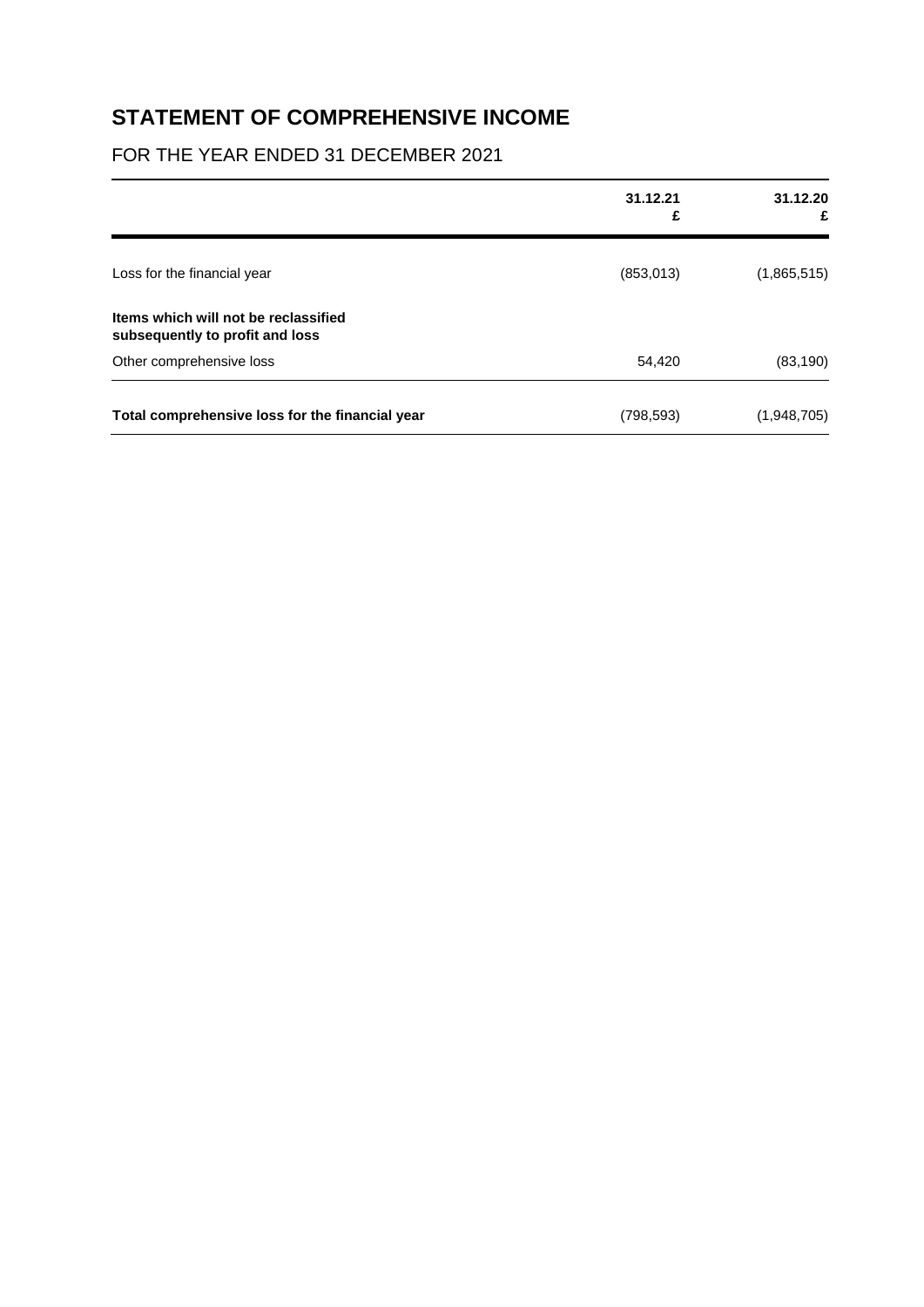# **BALANCE SHEET**

# AS AT 31 DECEMBER 2021

|                                                                           | <b>Notes</b> | 31.12.21<br>£ | 31.12.20    |
|---------------------------------------------------------------------------|--------------|---------------|-------------|
| <b>Assets</b><br><b>Non-current assets</b>                                |              |               |             |
| Exploration and evaluation assets                                         | 4            | 8,525,373     | 6,134,717   |
| Property, plant and equipment                                             | 5            | 7,575,525     | 6,452,287   |
| Investments                                                               |              | 291,518       | 137,098     |
| Loan receivables                                                          |              |               | 1,001,632   |
|                                                                           |              | 16,392,416    | 13,725,734  |
| <b>Current assets</b>                                                     |              |               |             |
| Inventories                                                               |              | 8,829         |             |
| Loan receivables                                                          |              | 1,028,110     | 8,993       |
| Trade and other receivables                                               |              | 1,065,812     | 337,063     |
| Cash and cash equivalents                                                 |              | 5,977,541     | 7,269,014   |
|                                                                           |              | 8,080,292     | 7,615,070   |
| <b>Total assets</b>                                                       |              | 24,472,708    | 21,340,804  |
| <b>Liabilities</b><br><b>Current liabilities</b>                          |              |               |             |
| Trade and other payables                                                  |              | 2,390,603     | 2,447,727   |
| <b>Non-current Liabilities</b>                                            |              |               |             |
| Provisions                                                                |              | 1,876,758     | 803,772     |
| <b>Total liabilities</b>                                                  |              | 4,267,361     | 3,251,499   |
| <b>Net assets</b>                                                         |              | 20,205,347    | 18,089,305  |
| Capital and reserves attributable to the<br>Company's equity shareholders |              |               |             |
| Share capital                                                             | 6            | 7,507,076     | 6,825,258   |
| Share premium                                                             |              | 21,528,077    | 19,522,379  |
| Share-based payments reserve                                              |              | 638,586       | 411,467     |
| Accumulated deficit                                                       |              | (9,468,392)   | (8,669,799) |
| <b>Total equity</b>                                                       |              | 20,205,347    | 18,089,305  |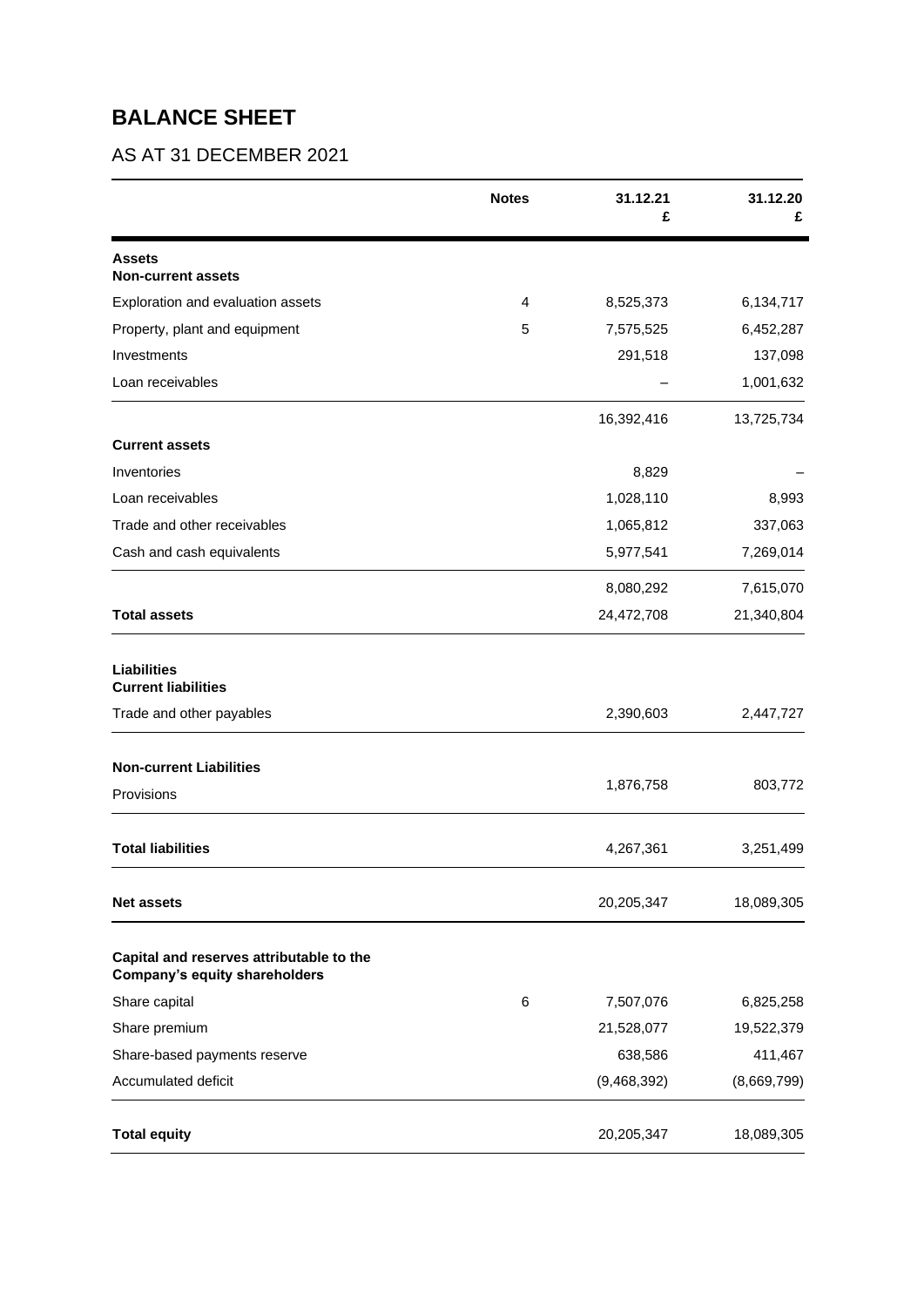# **STATEMENT OF CHANGES IN EQUITY**

# FOR THE YEAR ENDED 31 DECEMBER 2021

|                                                                                  | <b>Share</b><br>capital<br>£ | <b>Share</b><br>premium<br>£ | Share-based<br>reserve<br>£ | payment Accumulated<br>deficit<br>£ | <b>Total</b><br>£ |
|----------------------------------------------------------------------------------|------------------------------|------------------------------|-----------------------------|-------------------------------------|-------------------|
| Balance at 1 January 2021                                                        | 6,825,258                    | 19,522,379                   | 411,467                     | (8,669,799)                         | 18,089,305        |
| Loss for the financial year                                                      |                              |                              |                             | (853, 013)                          | (853, 013)        |
| Other comprehensive loss                                                         |                              |                              |                             | 54,420                              | 54,420            |
| Total comprehensive loss for the<br>year                                         |                              |                              |                             | (798, 593)                          | (798, 593)        |
| <b>Contributions by and</b><br>distributions to owners<br>Issue of share capital | 681,818                      | 2,318,182                    |                             |                                     | 3,000,000         |
| Share issue costs                                                                |                              | (312, 484)                   |                             |                                     | (312, 484)        |
| Share-based payments                                                             |                              |                              | 227,119                     |                                     | 227,119           |
| <b>Total contributions by and</b><br>distributions to owners                     | 681,818                      | 2,005,698                    | 227,119                     | (798, 593)                          | 2,116,042         |
| <b>Balance at 31 December 2021</b>                                               | 7,507,076                    | 21,528,077                   | 638,586                     | (9,468,392)                         | 20,205,347        |
| Balance at 1 January 2020                                                        | 5,731,508                    | 14,205,000                   | 167,466                     | (6,721,094)                         | 13,382,880        |
| Loss for the financial year                                                      |                              |                              |                             | (1,865,515)                         | (1,865,515)       |
| Other comprehensive loss                                                         |                              |                              |                             | (83, 190)                           | (83, 190)         |
| Total comprehensive loss for the<br>year                                         |                              |                              |                             | (1,948,705)                         | (1,948,705)       |
| <b>Contributions by and</b><br>distributions to owners<br>Issue of share capital | 1,093,750                    | 5,906,250                    |                             |                                     | 7,000,000         |
| Share issue costs                                                                |                              | (588, 871)                   |                             |                                     | (588, 871)        |
| Share-based payments                                                             |                              |                              | 244,001                     |                                     | 244,001           |
| <b>Total contributions by and</b><br>distributions to owners                     | 1,093,750                    | 5,317,379                    | 244,001                     | (1,948,705)                         | 4,706,425         |
| Balance at 31 December 2020                                                      | 6,825,258                    | 19,522,379                   | 411,467                     | (8,669,799)                         | 18,089,305        |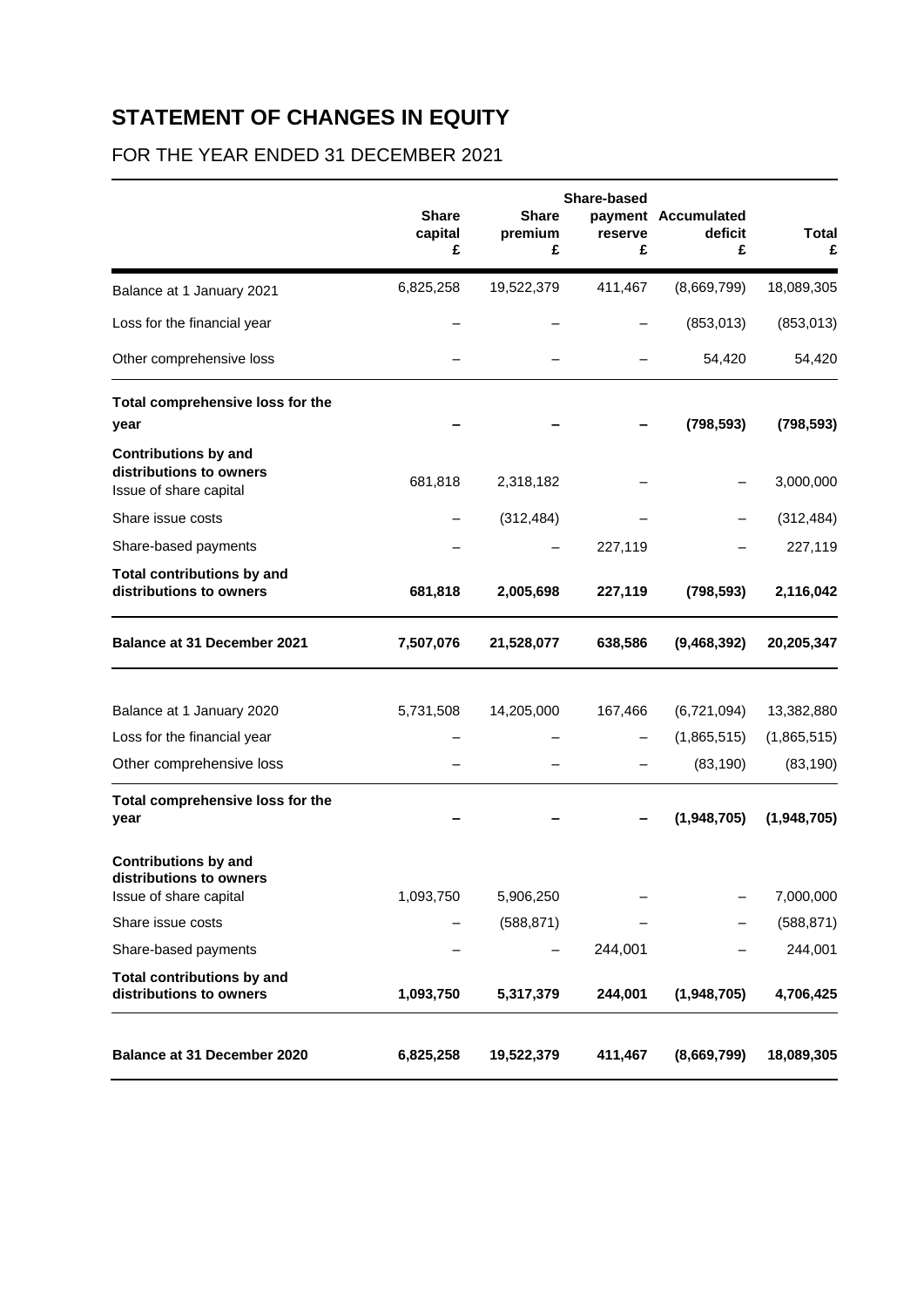# **STATEMENT OF CASH FLOWS**

# FOR THE YEAR ENDED 31 DECEMBER 2021

|                                                                        | 31.12.21<br>£           | 31.12.20                |
|------------------------------------------------------------------------|-------------------------|-------------------------|
| Cash flow from operating activities                                    | (646, 726)              | (1,412,801)             |
| Cash flow from investing activities                                    |                         |                         |
| Purchase of intangible assets                                          | (2,277,224)             | (2,874,060)             |
| Purchase of property, plant and equipment                              | (1,022,055)             | (389, 330)              |
| Loan advanced                                                          |                         | (1,000,000)             |
| Purchase of Investments                                                | (100,000)               | (100,000)               |
| Interest received                                                      | 67,016                  | 7,754                   |
| Net cash used in investing activities                                  | (3,332,263)             | (4,355,636)             |
| Cash flow from financing activities<br>Proceeds on issue of new shares |                         |                         |
| Cost of issuing new shares                                             | 3,000,000<br>(312, 484) | 7,000,000<br>(588, 871) |
| Net cash generated from financing activities                           | 2,687,516               | 6,411,129               |
| Net increase / (decrease) in cash and cash<br>equivalents              | (1, 291, 473)           | 642,692                 |
| Cash and cash equivalents at beginning of financial<br>year            | 7,269,014               | 6,626,322               |
| Cash and cash equivalents at end of financial year                     | 5,977,541               | 7,269,014               |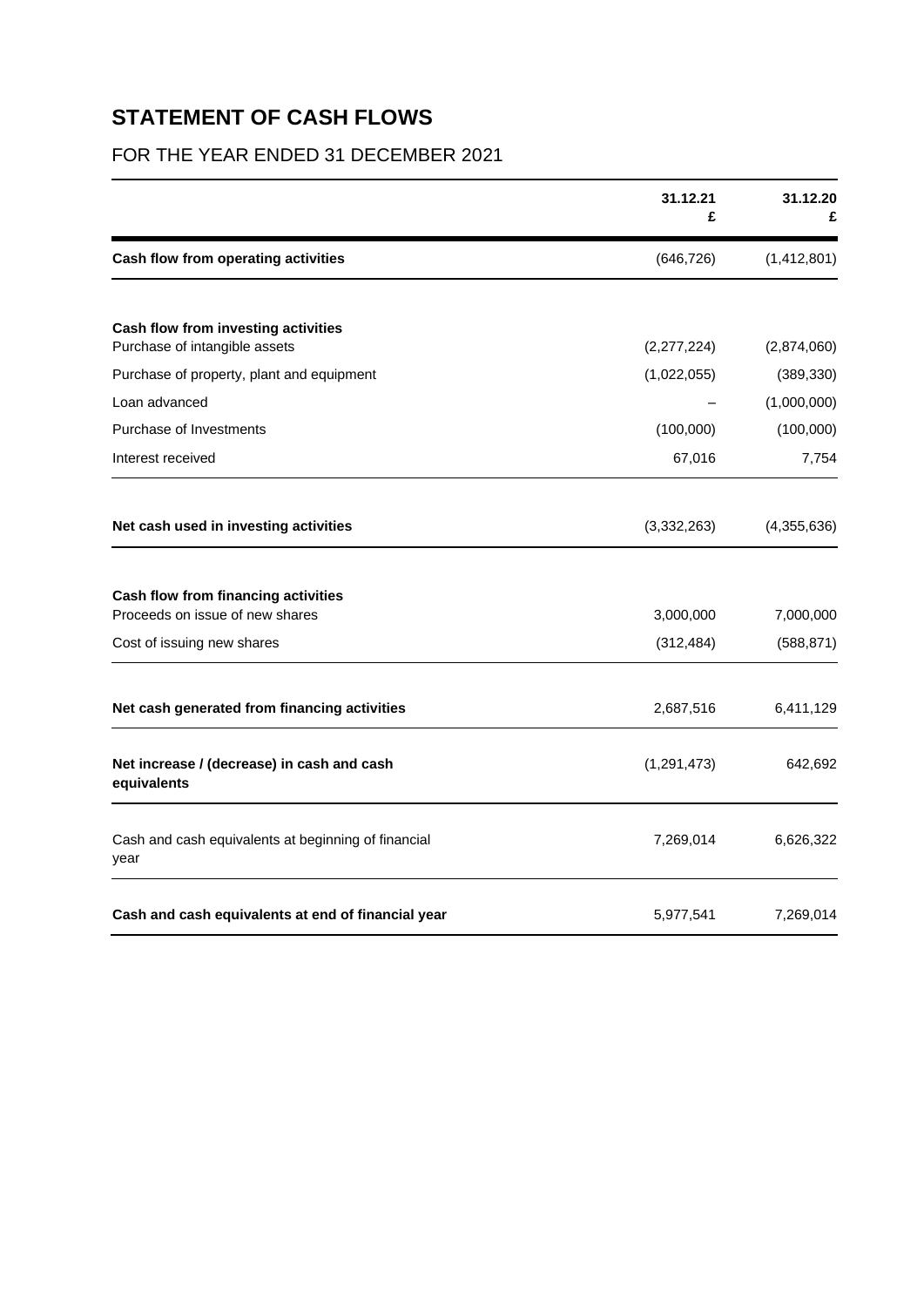# **NOTES TO THE FINANCIAL STATEMENTS**

# FOR THE YEAR ENDED 31 DECEMBER 2021

### **1 ACCOUNTING POLICIES**

#### *Basis of Preparation*

This financial information does not constitute full statutory financial statements but is derived from accounts for the year ended 31 December 2021 which are audited. This announcement is prepared on the same basis as set out in the statutory financial statements for the year ended 31 December 2021. While the financial information included in this announcement has been prepared in accordance with the recognition and measurement criteria of UK adopted international accounting standards (IFRS), this announcement does not in itself contain sufficient information to comply with IFRS.

The Auditor's Report for the year ended 31 December 2021 was unqualified.

The full Annual Report along with a Notice of Annual General Meeting ("AGM") will be distributed to shareholders on 16 May 2022 and will be available on the Company's website from that date.

#### *Going Concern*

The Company's business activities, together with the factors likely to affect its future development, performance and position are set out in the Chairman's Statement and the Strategic Report. The directors' forecasts demonstrate that the Company will meet its day-to-day working capital and share of estimated drilling costs over the forecast period being at least 12 months from the sign-off of these financial statements.

There are a number of risks to the Company's working capital position, which have been identified by the directors and its independent advisor, OGA, namely: (i) timing of incurred costs; (iii) scope of work programmes undertaken; and (iii) realised oil price.

The impact of those risks on the Company's working capital position has been assessed under a range of differing scenarios, with the most adverse, given the current operating environment and stage of development that the Company's assets are at, being identified as being the basis for evaluating the impact for the Going Concern assessment using the worst case "stress test."

The Company has sufficient funding to meet planned expenditures and a level of contingency. Taking account of the risks, the stress test shows that the Company is able to operate within the level of funds currently held at the date of approval of these financial statements.

The directors have a reasonable expectation that the Company has adequate resources to continue in operational existence for the foreseeable future. Thus, they continue to adopt the going concern basis of accounting in preparing the financial statements.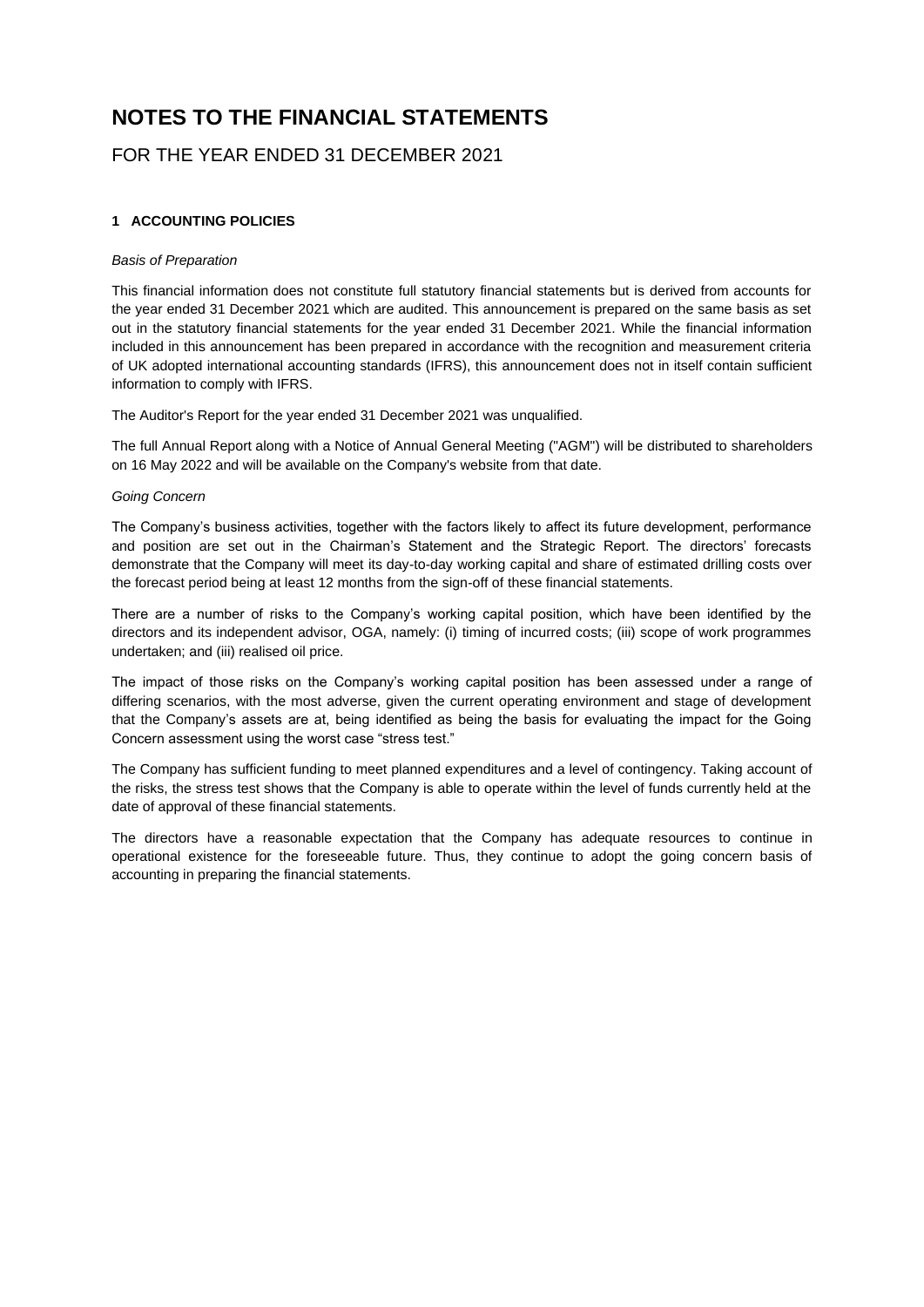#### **2 LOSS PER SHARE**

The Company has issued warrants and options over ordinary shares which could potentially dilute the basic loss per share in the future.

Basic loss per share is calculated by dividing the loss attributable to ordinary shareholders by the weighted average number of ordinary shares outstanding during the year.

During the current and prior year, the Company had warrants and options in issue.

At 31 December 2021 the Company had 30,373 (2020: 30,373) warrants in issue and 3,200,000 (2020: 3,200,000) options in issue.

These warrants and options have not been taken into account when calculating the diluted loss per share as their impact was anti-dilutive. Therefore, the basic and diluted loss per share are the same.

For the purposes of the loss per share calculation the post-consolidation factor of 200 shares for one has been applied.

| Loss per share                            | 2021<br><b>Pence</b> | 2020<br><b>Pence</b> |
|-------------------------------------------|----------------------|----------------------|
| Loss per share from continuing operations | (0.83)               | (2.23)               |

The loss and weighted average number of ordinary shares used in the calculation of loss per share are as follows:

|                                                                                                    | 2021<br>£   | 2020<br>£   |
|----------------------------------------------------------------------------------------------------|-------------|-------------|
| Loss used in the calculation of total basic and diluted loss per share                             | (853, 013)  | (1,865,515) |
|                                                                                                    |             |             |
| <b>Number of shares</b>                                                                            | 2021        | 2020        |
| Weighted average number of ordinary shares for the purposes of basic and<br>diluted loss per share | 102,628,722 | 83,539,914  |

The Company has 831,680,400 (2020: 831,680,400) deferred shares. These have not been included within the calculations of basic shares above on the basis that IAS 33 defines an ordinary share as an equity instrument that is subordinate to all other classes of equity instruments. Any residual interest in the assets of the Company would not currently, on liquidation, go to the deferred shareholders, hence they are not currently considered subordinate. These deferred shares have not been taken into account when calculating the diluted loss per share as their impact was anti-dilutive.

The Company issued 13,636,364 new ordinary shares during the year (2020: 21,875,000).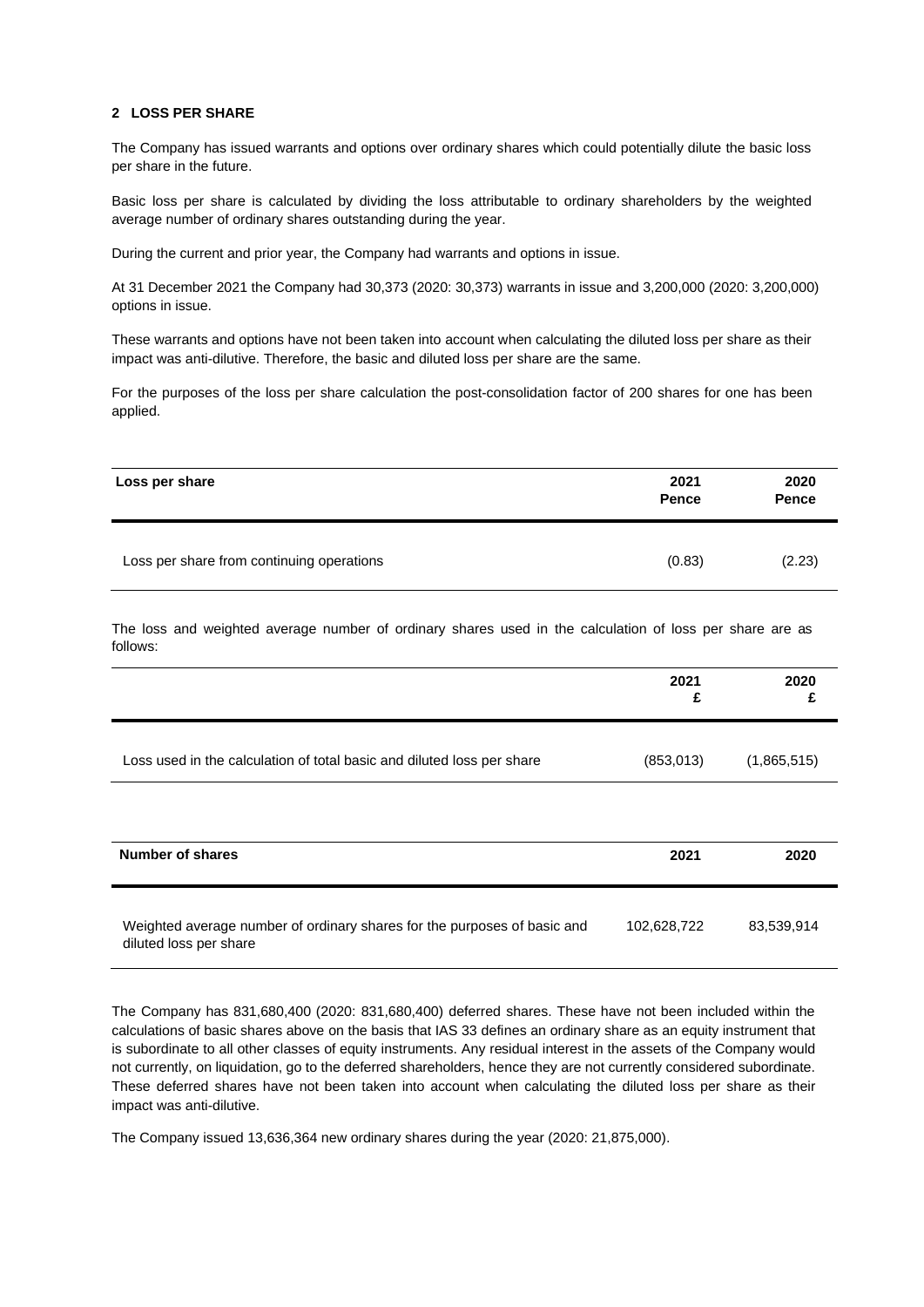# **3 RECONCILIATION OF LOSS TO CASH GENERATED FROM OPERATIONS**

|                                                   | 31.12.21<br>£ | 31.12.20    |
|---------------------------------------------------|---------------|-------------|
| Loss before taxation                              | (853,013)     | (1,865,515) |
| Depletion of producing assets                     | 735,160       | 57,715      |
| Impairment of intangibles                         | 156,995       | 106,714     |
|                                                   |               |             |
| Share-based payments                              | 227,119       | 244,001     |
| Finance income                                    | (112, 611)    | (18, 378)   |
| Royalty income                                    | (149, 771)    |             |
|                                                   | 3,879         | (1,475,463) |
| (Increase) in inventories                         | (8,829)       |             |
| (Increase) in trade and other receivables         | (550, 868)    | (156, 886)  |
| Increase / (decrease) in trade and other payables | (90, 908)     | (219, 528)  |
| Cash used in operations                           | (646, 726)    | (1,412,801) |

## **4 EXPLORATION AND EVALUATION ASSETS**

|                                                  | 31.12.21       |          |              |              |
|--------------------------------------------------|----------------|----------|--------------|--------------|
|                                                  | Exploration    | 31.12.21 | 31.12.21     | 31.12.20     |
|                                                  | and evaluation | Royalty  | <b>Total</b> | <b>Total</b> |
|                                                  | £              | £        | £            | £            |
| Cost                                             |                |          |              |              |
| At 1 January                                     | 6,134,717      |          | 6,134,717    | 6,726,743    |
| Transfer to development and<br>production assets | (18,092)       |          | (18,092)     | (5,646,086)  |
| Costs incurred in the year                       | 2,333,835      | 93,610   | 2,427,445    | 5,054,060    |
| At 31 December                                   | 8,450,460      | 93,610   | 8,544,070    | 6,134,717    |
| Depreciation and impairment                      |                |          |              |              |
| At 1 January                                     |                |          |              |              |
| Amortisation charge for the year                 |                | 12,357   | 12,357       |              |
| Costs impaired                                   | 6,340          |          | 6,340        |              |
| At 31 December                                   | 6,340          | 12,357   | 18,697       |              |
| Net book value                                   |                |          |              |              |
| At 31 December                                   | 8,444,120      | 81,253   | 8,525,373    | 6,134,717    |
| At 1 January                                     | 6,134,717      |          | 6,134,717    | 6,726,743    |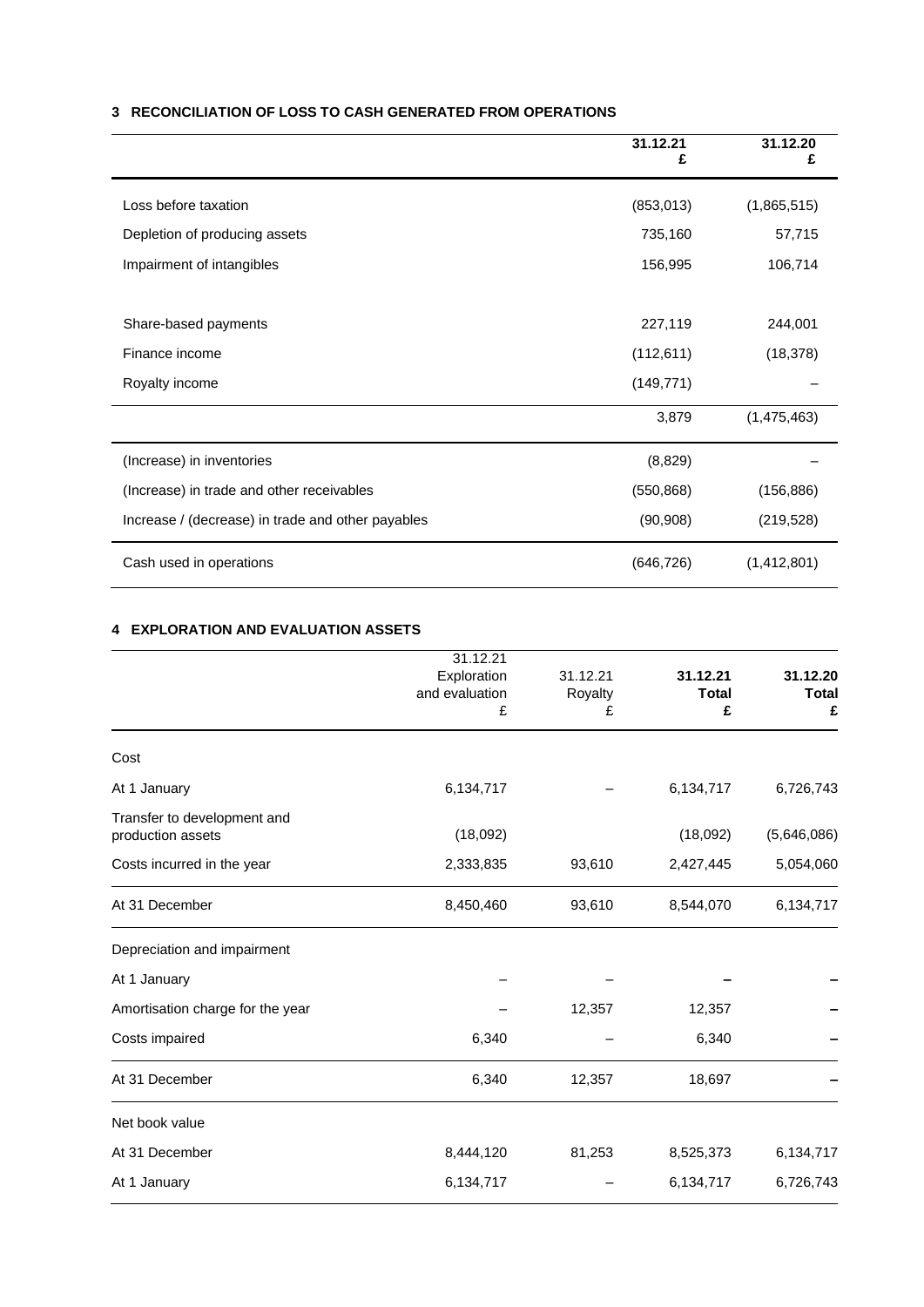Additions to exploration and evaluation costs represent exploration and appraisal costs incurred in the year in respect of unproven properties and provisions recognised for decommissioning and restoration liabilities.

Furthermore in the year, the Company acquired a 2.5% cash generating royalty interest that is part of the royalty unit over 20% of the revenues from oil and gas production from the Claymore, Piper and Scapa oilfields located in the Central North Sea, known collectively as the Claymore and Piper Complex, for a total consideration of £93,610. The royalty purchase included the right to accrued income of £124,316 for the years 2017 to 2020, inclusive. This income is included in the royalty income figure for 2021 being the year that the Company became entitled to the income, and is also included as a current asset within other receivables.

The royalty is being amortised over its useful economic life.

The directors have reviewed whether there were any potential indicators for impairment evidence for each of the assets. If an indicator was identified, the directors considered the potential value of the projects and licences. The directors have also considered the likely opportunities for realising the value of licences and have concluded that the likely value of each exploration area is individually in excess of its carrying amount. The total impairment charge for 2021 was £6,340 (2020: nil) with regard to PEDL181, £4,204 and PEDL201, £2,136.

Included in the above intangible asset additions during the year are amounts arising in relation to changes in decommissioning and restoration provisions.

|                    |                     | 31.12.21<br>£ | 31.12.20<br>£ |
|--------------------|---------------------|---------------|---------------|
|                    |                     |               |               |
| West Newton        | PEDL <sub>183</sub> | 5,184,442     | 3,755,301     |
| <b>Biscathorpe</b> | PEDL253             | 2,992,694     | 2,136,834     |
| North Kelsey       | PEDL241             | 266,984       | 225,306       |
| Louth Extension    | PEDL339             |               | 17,276        |
| Royalty            |                     | 81,253        |               |

Intangible assets (less any impairment) comprise amounts capitalised as follows: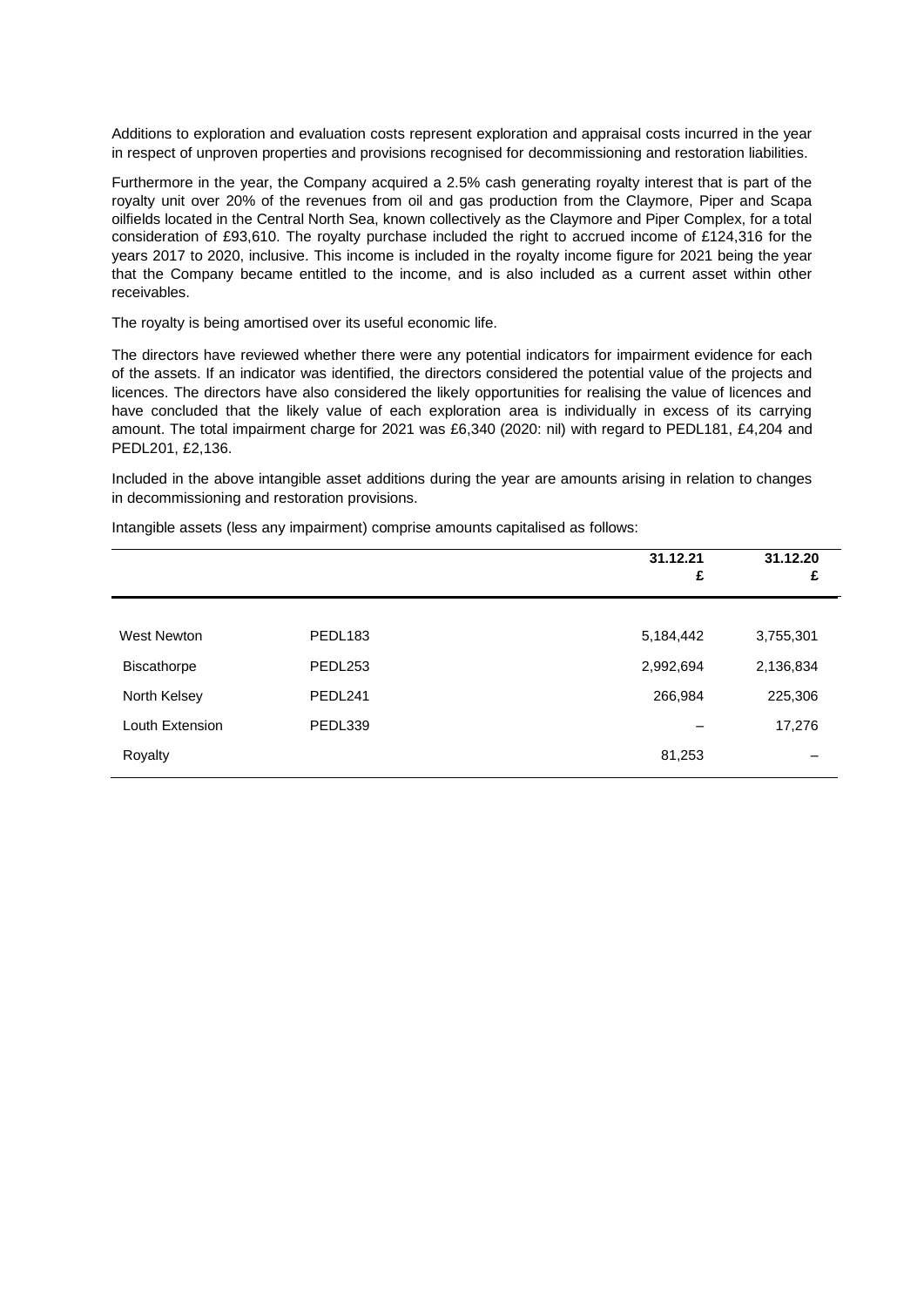#### **5 PROPERTY, PLANT AND EQUIPMENT**

|                                                 | 31.12.21<br>£ | 31.12.20<br>£ |
|-------------------------------------------------|---------------|---------------|
| Cost                                            |               |               |
| At 1 January                                    | 6,698,650     | 663,234       |
| Transfer from exploration and evaluation assets | 18,092        | 5,646,086     |
| <b>Additions</b>                                | 1,990,961     | 389,330       |
| At 31 December                                  | 8,707,703     | 6,698,650     |
| Depreciation and impairment                     |               |               |
| At 1 January                                    | 246,363       | 81,934        |
| Depreciation charge for the year                | 735,160       | 57,715        |
| Costs impaired                                  | 150,655       | 106,714       |
| At 31 December                                  | 1,132,178     | 246,363       |
|                                                 |               |               |
| Net book value                                  |               |               |
| At 31 December                                  | 7,575,525     | 6,452,287     |
| At 1 January                                    | 6,452,287     | 581,300       |

Development and Production assets comprise amounts capitalised as follows:

|                           |               | 31.12.21<br>£ | 31.12.20<br>£ |
|---------------------------|---------------|---------------|---------------|
| Wressle                   | PEDL180/182   | 6,176,515     | 5,646,086     |
| <b>Fiskerton Airfield</b> | <b>EXL294</b> | 373,582       | 208,218       |
| Keddington                | PEDLO05(R)    | 1,025,428     | 597,983       |
|                           |               | 7,575,525     | 6,452,287     |

The Board has assessed the Development and Production assets as at 31 December 2021 and has identified indicators of impairment as set out in IAS36 Impairment of assets in respect of PEDL118 Dukes Wood and PEDL203 Kirklington, respectively. This impairment amounts to a total of £150,655 (2020: £106,714). The total impairment charge for these assets was PEDL118, £67,598 (2020: £59,627) and PEDL203, £83,057 (2020: £47,087).

Licence interest in PEDL339, Louth Extension, has been relinquished. Any drilling target can be reached from PEDL005(R).

Monies spent on PEDL339 have been reallocated to PEDL005(R).

There were no indicators for impairment on any other assets.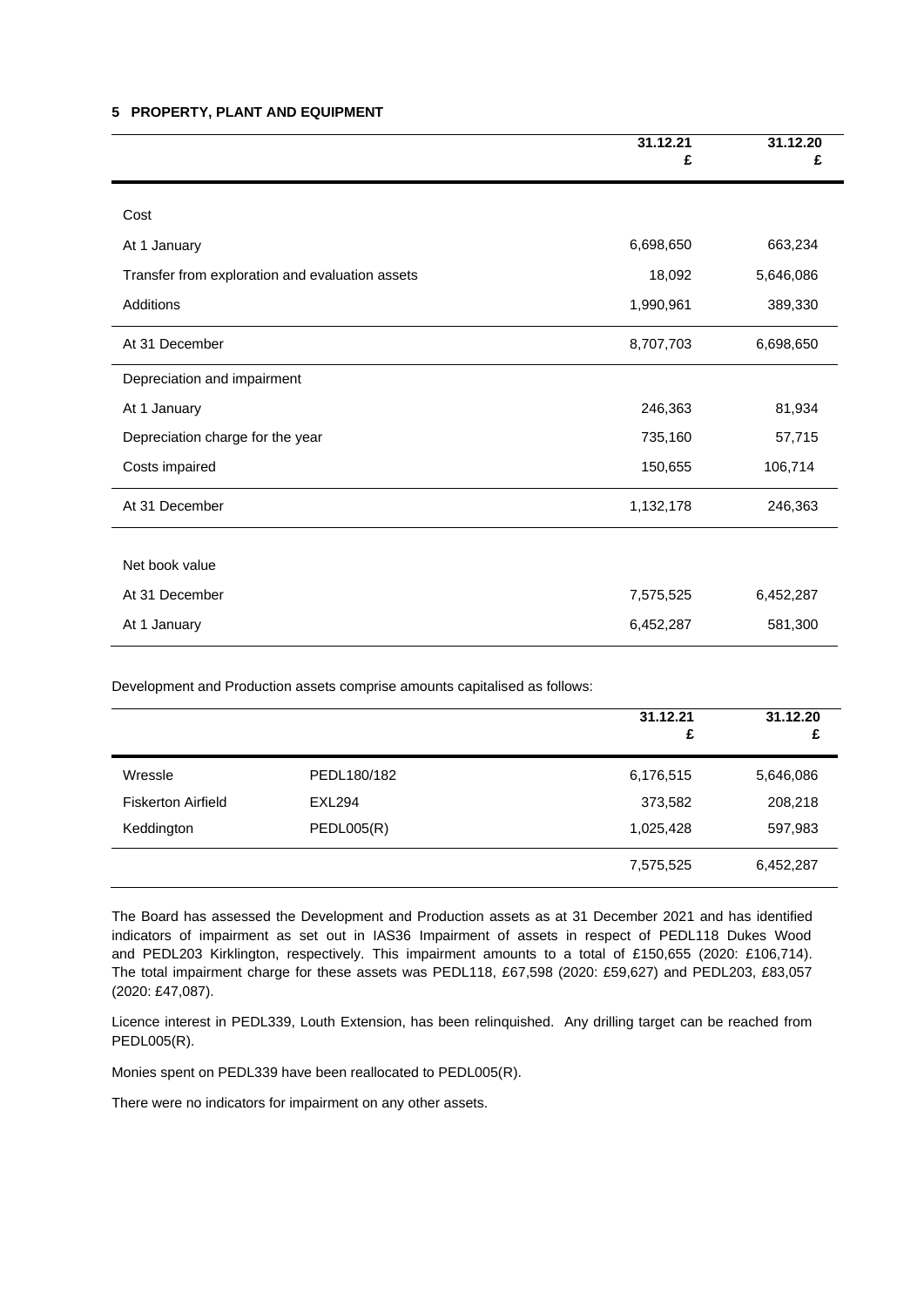#### **6 SHARE CAPITAL**

| Allotted and issued:<br><b>Number</b>          | <b>Class</b> | <b>Nominal</b><br>value | 31.12.21<br>£ | 31.12.20<br>£ |
|------------------------------------------------|--------------|-------------------------|---------------|---------------|
| 112,715,896<br>(31 December 2020: 99,079,532)  | Ordinary     | 5p                      | 5,635,795     | 4,953,977     |
| 831,680,400<br>(31 December 2019: 831,680,400) | Deferred     | 0.225p                  | 1,871,281     | 1,871,281     |
| Total                                          |              |                         | 7,507,076     | 6,825,258     |

Ordinary shares hold voting rights and are entitled to any distributions made on winding up. Deferred shares do not hold voting rights and are not entitled to distributions made on winding up.

#### **Allotments during the year**

In September 2021, 13,636,364 new ordinary shares were issued for cash at 22 pence per share, raising approximately £3,000,000 before expenses of £312,484 by way of a placing and subscription.

#### **7 EVENTS AFTER THE BALANCE SHEET DATE**

The following events have taken place after the year end:

In January 2022, the Company received a positive independent review from RPS Group, a leading global company offering services within the energy sector in respect of West Newton flow rate potential. The RPS review indicated that initial average production rates of up to 35.6 million cubic feet of gas per day from a horizontally drilled well situated in the gas zone could be achieved, based on the data from the West Newton A-2 well. The study also indicated initial average production rates of up to 1,000 bopd from a horizontally drilled well situated in the oil zone, based on data from the West Newton A-2 well.

In January 2022, the Company announced a summary of the results of an analysis of the bottom hole pressure data acquired from the Wressle-1 well during December 2021. The interpretation was completed by ERCE, an independent energy consultancy, on behalf of the Wressle Joint Venture partners. Results demonstrated the significant potential of the Wressle-1 well and the production rates that could be achieved once the surface facilities are optimised and a gas monetisation scheme is in place.

During January 2022, the Company announced the intention of the operator of PEDL253 to appeal against the refusal of planning permission by Lincolnshire County Council, for a side track drilling operation, associated testing and long-term oil production.

During March 2022, planning for the extension for PEDL241 was refused by the Lincolnshire County Council. The Joint Venture Partners are considering an appeal.

During March 2022, planning for the drilling of additional wells and production at West Newton A site was approved by the East Riding of Yorkshire Council. Separately, permission was granted for a time extension to allow further exploratory drilling at West Newton B site.

During March 2022, settlement of £2,083,333 for the consideration payment of a 25% interest in PEDL180 and PEDL182 was made to Calmar LLP.

During April 2022, the Company announced a US\$5 million net landmark reached in revenues generated from the Ashover Grit reservoir at the Wressle-1 well.